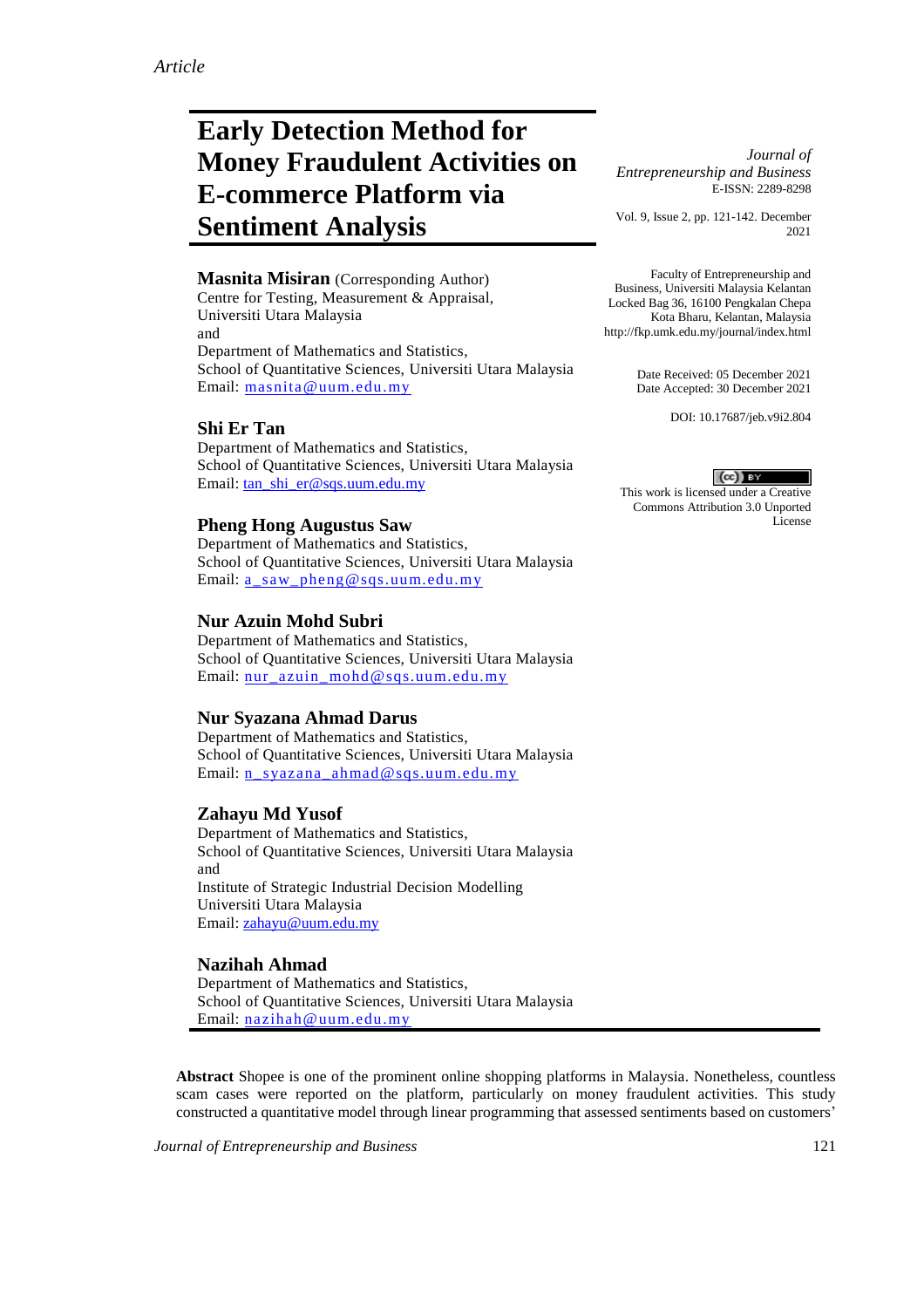reviews. Reviews from three selected Shopee products ('*M3 Smart Health Watch*', '*Sony Headset Wired Gaming Headphone*', and '*20000mAh Pineng 100% Original Powerbank*') were analysed using the proposed model. The data were converted into measurable metrics to enable quantitative fraud detection. The model enabled the early detection of possible money fraudulent activities on Shopee products based on customers' reviews. Resultantly, '*M3 Smart Health Watch*' is an authentic Shopee product. In contrast, '*Sony Headset Wired Gaming Headphone*' and '*20000mAh Pineng 100% Original Powerbank*' are money fraud products sold by scammers. The proposed model utilises free and readily available software, thus extending its usability to other small business owners.

**Keywords:** Risk Analysis, E-commerce, Shopee, Money Fraud, Sentiment Analysis.

# **1. Introduction**

The digital era has made lives exceptionally efficient and convenient. The working methods is predominantly streamlined with easy-to-use technological support. Similarly, digitalisation influenced how we design our lives in the personal and domestic areas. Dayto-day domestic activities previously viewed as time-consuming can now be performed more effortlessly. Therefore, the online shopping platforms commonly termed the electronic commerce (e-commerce) industry have garnered public attention. E-commerce is defined as follows:

"*Electronic Commerce is defined as doing business electronically. This includes the sharing of structured or unstructured business information by any means (such as electronic mail or messaging, World Wide Web technology, electronic bulletin boards, smart card, electronic funds transfer, and electronic data interchange) among suppliers, customers, government bodies, and other partners to conduct and execute transactions in business, administrative and consumer activities.*"

> United Nations Centre for Facilitation of Procedures and Practices for Acquisition, Commerce and Transport, 1997

Ultimately, e-commerce is not without its struggles. Online fraudulent activities due to insufficient and vulnerable cyber security is an ongoing battle commonly shared by online users, including buyers, sellers, and platform providers. Khrestina, Dorofeev, Kachurina, Usubaliev and Dobrotvorskiy (2017) argued the adaptation of emerging technology such as big data, blockchain, internet of things, cryptocurrency, and machine learning is a significant issue to be addressed in transitioning to the digital economy. As an online platform with a substantial user base, the Shopee platform in Malaysia is also affected by this threat, particularly during the Covid-19 Movement Control Order (MCO). During this MCO, Cyber Security Malaysia reported a rise in cybersecurity cases by 82.5% (838 cases) from March 18 to April 7, 2020 compared to 2019. From this statistic, 18% (152) cases included local enterprises, while the remaining 82% involved home users and others.

Notably, Caldeira, Brandao and Pereira (2014) reported a significant increase in internet fraud cases worldwide, thus resulting in billions of dollars losses annually. Smart agents were introduced to monitor financial activities in the e-commerce platform to efficiently track and detect suspicious transactions and report such activities for countermeasure (Maureen, 2015). Furthermore, previous studies have proposed methods to strengthen the e-commerce platform security. Firstly, Weng, Li, Ji, Chu, Lu, Du and He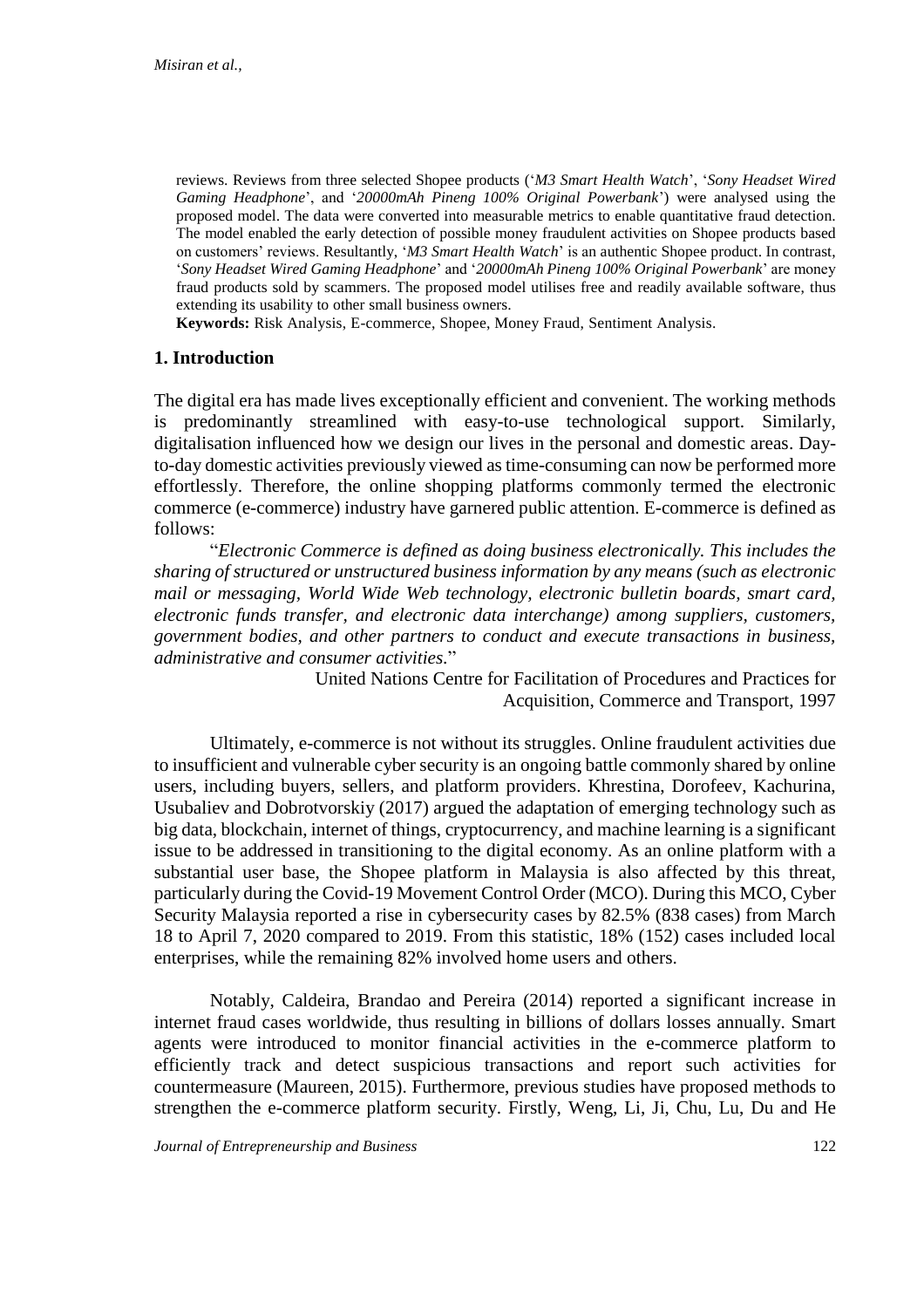(2018) developed the Anti-Fraud (ATF) system for large-scale e-commerce sites to detect ecommerce fraud. In addition, Nascimento, Barbosa, Perez, Caires, Hirama, Ramos and Louzada (2019) developed an acoustic analysis to identify fraud activities through the voice activation process for e-commerce transactions.

Presently, Shopee and Lazada denote two primary online shopping platforms in Malaysia. Despite Lazada being a more established e-commerce platform, recent years revealed the gaining momentum and shifting of customers' loyalty towards Shopee. This positive trend results in Shopee becoming the lead e-commerce market in Malaysia in 2020 while claiming dominance in Southeast Asia. In the first quarter of 2020 alone, iPrice disclosed that Shopee successfully attracted 81.82 million visits (including desktops and cell phones), while Lazada recorded 36.96 million visits. Additionally, Shopee gained 27.27 million visits per month than Lazada's at 12.32 million.

With these extensive business offerings, Shopee is vulnerable to scammers' threats. The modus operandi employed by scammers include purchase scamming where the scammer typically poses as buyers abroad. Once the transaction was finalised, they informed the seller that they unintentionally banked in extra money to the bank account and urgently needed a refund. Furthermore, they use threats to cause a fuss or legal issues if their demands are not fulfilled. Similarly, buyers are also vulnerable to scamming products offered on this platform.

Notably, detecting fraudulent purchases/products is challenging and must be actively rectified. Despite many initiatives conducted by Shopee to improve the system's security, scammers also actively identify methods to bypass the established security protocols on the platform. Thus, there is a growing need to identify dynamic and various strategies to overcome this issue. Chowdhury et al. (2018) proposed a specific method to avoid fraud on Facebook. Perceivably, this activity could be halted once people recognise fraud pages. Albeit theoretically sound, the time required to understand its technicality and come out with the analysis is significant, thus discouraging attempts to adopt this method, specifically in the small business setting. Rao, Kannan and Nihanth (2019) used sentimental analysis and data mining to build a framework for detecting fraud applications before installation and found that this method has the potential to be used as means to solve the issue with fraud application. In addition, Gao, Li, Yiyin, Nan, Jian and Tang (2019) increased precision in detecting misleading reviews by using sentiment analysis.

Furthermore, some weaknesses of Shopee are that their business model allows sellers to operate without background checks and Companies Commission of Malaysia (SSM) registration is not compulsory. This business model enables individuals to conduct buying and selling activities more freely. Unfortunately, it also encourages more fraudulent activities. Despite the various initiatives deployed in these e-commerce platforms, ongoing improvements are necessary to increase the security of the business transactions. Ultimately, aligning the opportunities and threats are challenges that most e-commerce platforms face.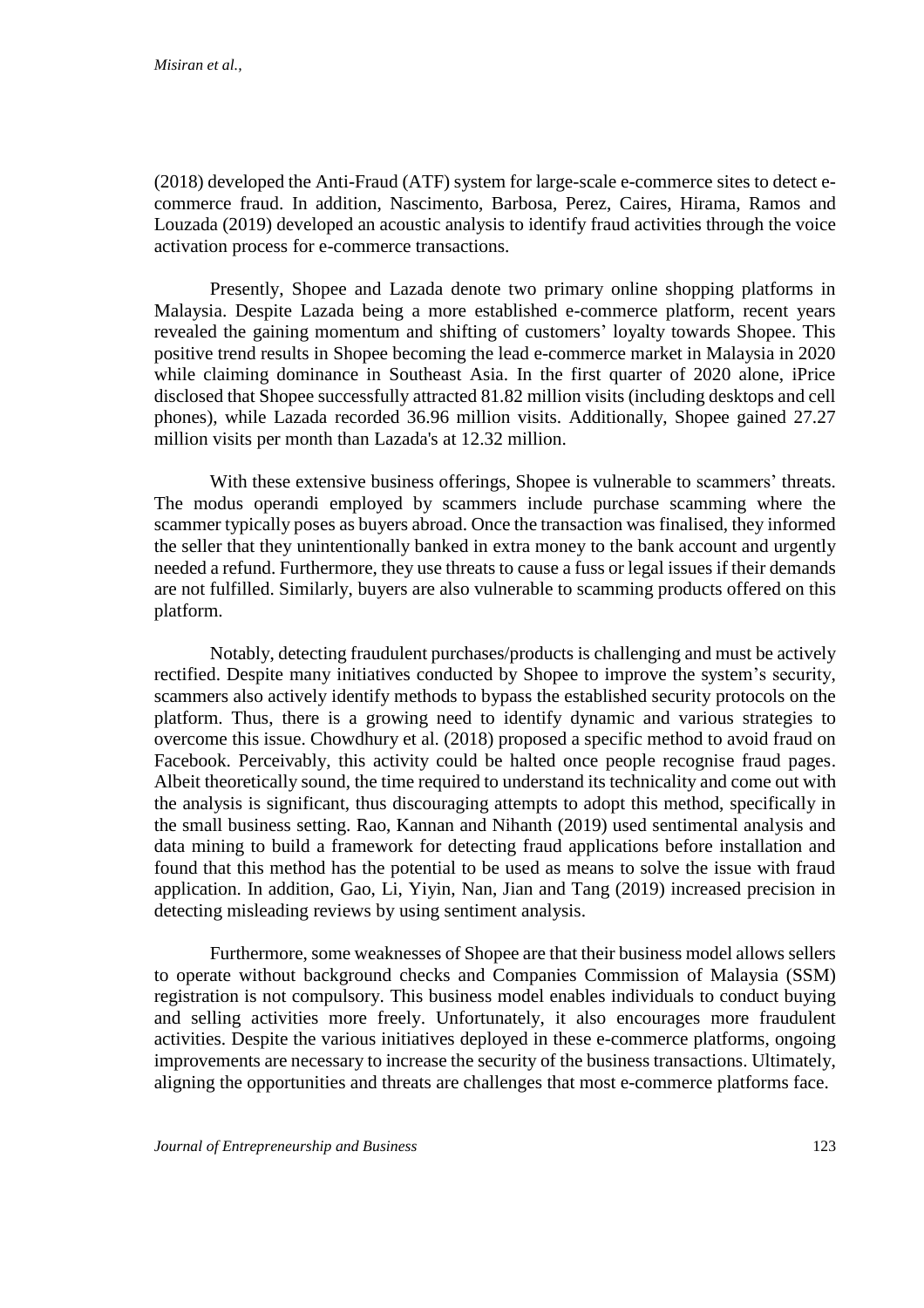In addition, limited studies have attempted to analyse the fraud threats in the Shopee platform. Previous research mainly concentrated on the quality of products offered (Thwe, Tungkasthan & Jongsawat, 2021), the feasibility of this platform as an e-commerce system (Suroso et al., 2020; Erpurini, 2021), and the investigation of customer's perception and behaviour towards this platform (Hidayah & Putri, 2021; Savero & Usman, 2021; Hidayah & Rejeki, 2021). Some exceptions include Km and Tamalanrea (2021) and Sufriadi (2021), whereby they explored fraud threats from the law perspective on buying and selling between buyer and seller via the online platform. Consequently, this study proposed a potential model that can be utilised to detect money fraudulent activities on Shopee based on customers' historical reviews.

# **2. Methodology**

The data were collected based on three selected Shopee products: M3 Smart Health Watch, Sony Headset Wired Gaming Headphone, and 20000mAh Pineng 100% Original Powerbank. This is one of the products with high demand in Shopee. The data were preprocessed to remove all unnecessary contents, such as invalid values, non-text characters, and stop words. Subsequently, the pre-processed data were evaluated for sentiment analysis using lexicon-based analysis. Finally, the sentiment analysis determined whether the data requires further fraud detection. An outcome was concluded based on the fraud detection report. The fraud detection model using sentiment analysis is presented in Figure 1.



**Figure 1.** Proposed fraud detection model using sentiment analysis

The proposed fraud detection model is beneficial as a fraud Shopee product sold can be detected from the customers' reviews that illustrate their sentiments. A good review implies a good product, while a bad review may signal money fraud.

# 2.1 Data Collection

The customers' reviews data on the three selected Shopee products were collected from the Shopee official website. These reviews included the customers' product ratings, comments, and reviews with media content. The product ratings are the summary of feelings that exhibits sentiments in the form of star ratings, on a scale of one to five stars. Customers' comments allow for emotion prediction based on the text polarity, whether positive or negative. The reviews with media content detect whether the product is authentic.

# 2.2 Data Preprocessing

Customers' comments were pre-processed to facilitate subsequent analysis according to the following: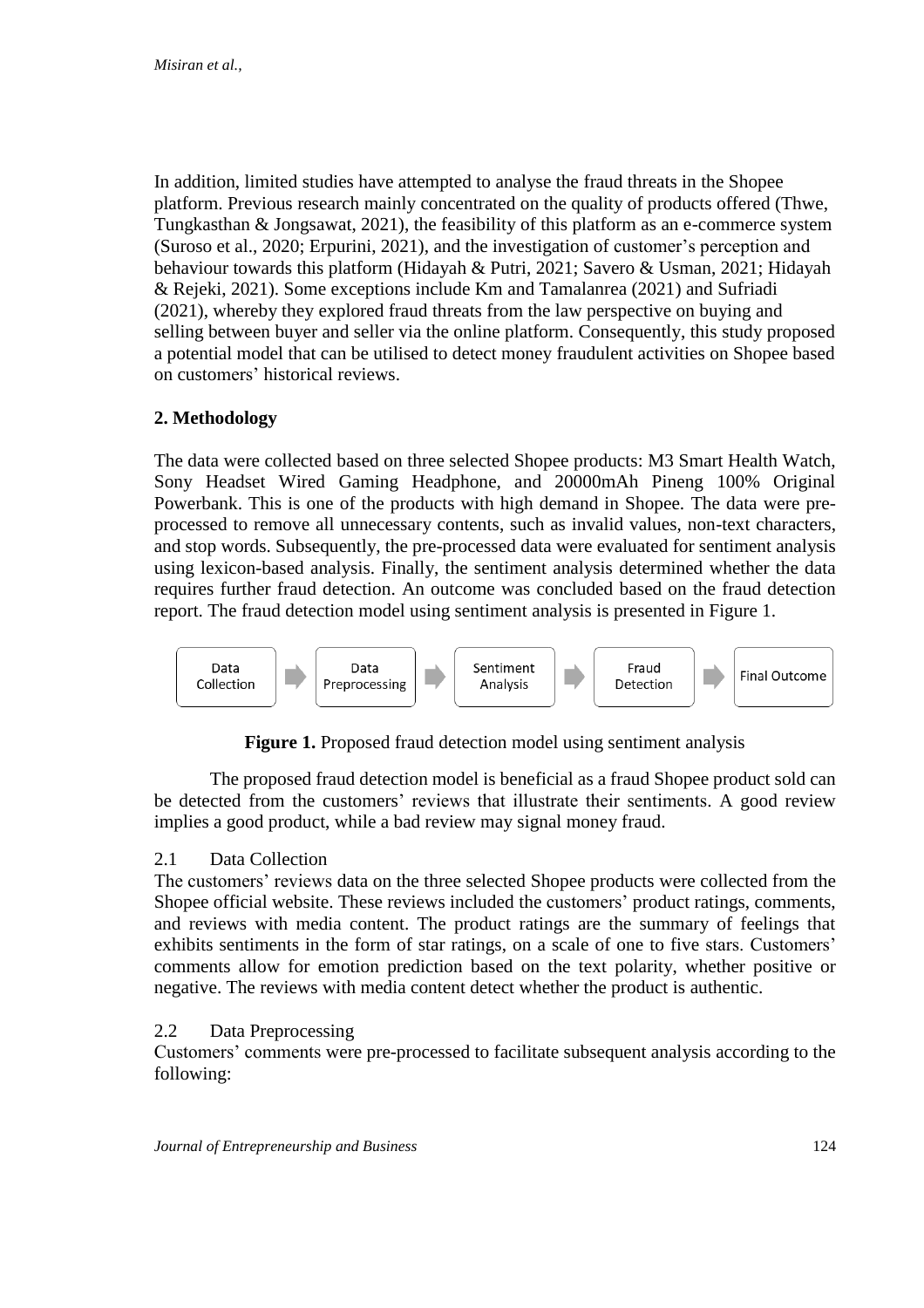- Invalid values were removed. For example, the system provided the default value as "positive opinion" in the raw data. These values are meaningless for analysis, so they were filtered out.
- Non-text characters were removed. Special characters, punctuation marks, and numbers may conflict with the interpretation of data.
- Stop words were removed. Words such as "a", "the", "is", "are", "and", "with", and so forth were defined as stop words. Such words hinder the understanding of the content of the comments.

## 2.3 Sentiment Analysis

Sentiment analysis, also recognised as opinion mining, is a content mining method that classifies human emotions in different classes and assists consumers in comprehending the social slant of the product when observing product reviews. Sentiment analysis is possible for text, audio, image, or video. The analysis can be done using different algorithms, such as the naïve bays, *k* means, decision tree, or lexicon-based analysis, which is noted as the bag of words. Sentiment analysis is the most widely recognised content grouping device that determines whether consumers' emotion on a particular topic or a product is positive or negative.

This sentiment analysis can be classified into document, sentence, and phrase levels. Firstly, the document level reviews a single document of a single topic. Nevertheless, some content can be irrelevant to the topic. Secondly, the sentence level checks on every sentence in the document and is more applicable to any document type. This level of sentiment analysis defines every sentence as positive or negative depending on its polarity. Lastly, the phrase level considers the opinion or sentiment-related words. The phrase level is a pinpointed approach for sentiment analysis. In some cases, the exact opinions on a specific topic can be extracted from the contents.

Among these three levels of sentiment analysis, the sentence level was applied in this study using lexicon-based analysis. A custom algorithm was deployed. Customers' reviews of the Shopee products selected were analysed to determine the polarity. Initially, customers' product ratings were converted into a score for a review. A product rated five stars would get two positive scores. Subsequently, a product rated four stars would get one positive score. In contrast, a product would not get any score if it was rated three stars. Alternately, a product with a rating of two stars would get one negative score, while two negative scores were given for a product rated as one star.

After the comments were pre-processed, the whole sentences of the comments were analysed. An overall positive sentence would get one positive score. Else, it would get one negative score. Finally, reviews with media content were also studied. Based on the media content, a proven good product would receive one positive score. Otherwise, one negative score was applied.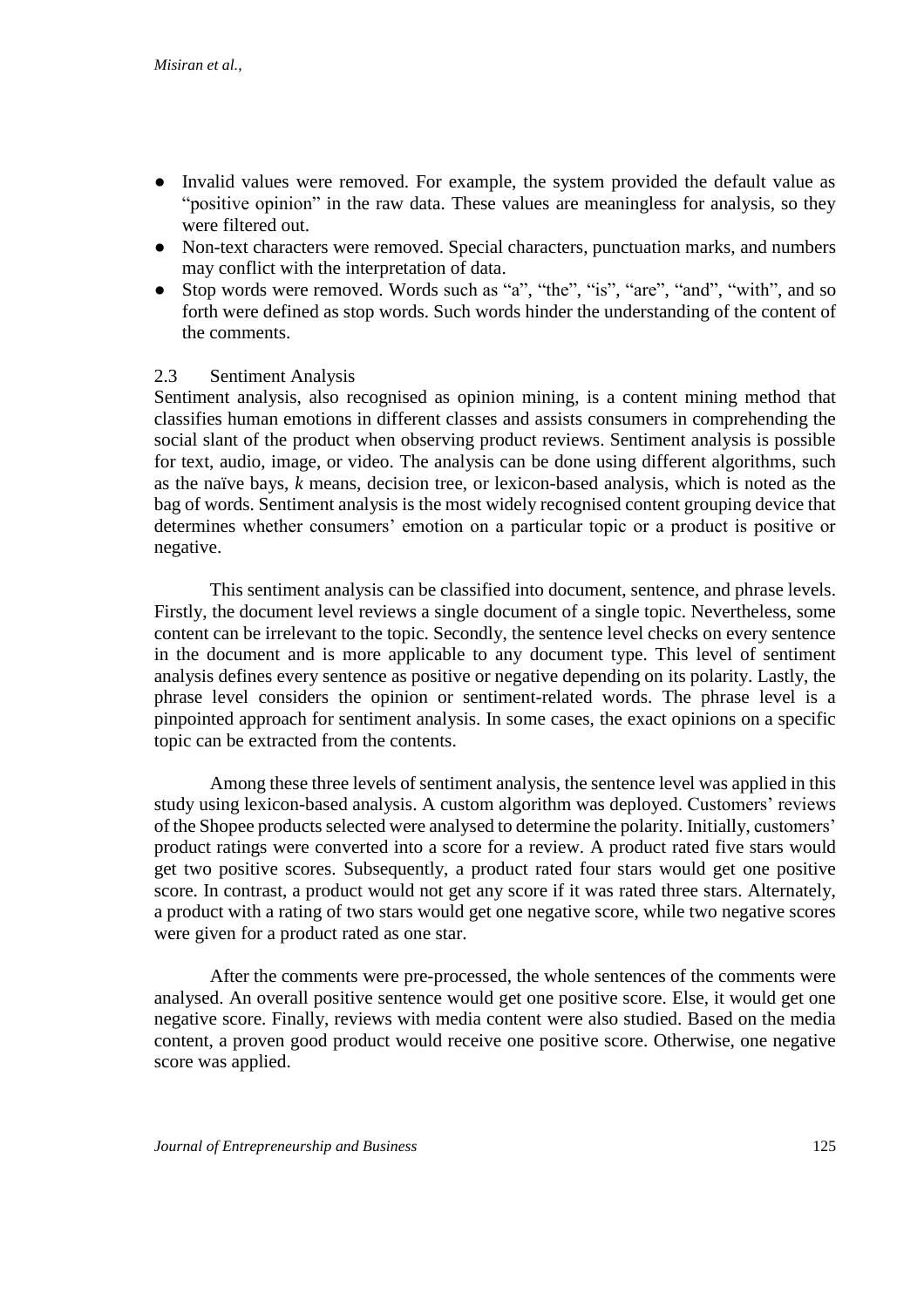The positive score for a review was denoted as  $R_p$  and a negative score as  $R_p$ . Hence, the positive and negative scores of the review previously converted were used to calculate review polarity by following the equation below,

$$
Review\,polarity, \qquad R = R_P - R_S. \tag{1}
$$

If 'R' is greater than zero, the review is positive. Else, the review is negative. Each review received one point (either positive or negative). For the subsequent review, Equation (1) was applied and points for positive or negative reviews increased based on the number of reviews and their polarity. Lastly, the review polarity was determined.

The sentiment of the product,  $P_{sentiment} = P_S - N_S$ ,  $,$  (2)

where  $P_S$  is the total number of positive reviews and  $N_S$  is the total number of negative reviews. A positive product sentiment may indicate that it is a good product. In contrast, a negative product sentiment may imply that it involves money fraud.

The sentiment analysis graph was completed to decide whether the data needed to be analysed for fraud detection. The selected Shopee products should have at least 70% positive reviews. Therefore, the product with more than 30% negative reviews was sent for fraud detection analysis. Linear programming was used to determine the feasible region of the model with decision variables being  $P_s$  and  $N_s$ . The model constraints could be computed as follows:

$$
N_S \le 0.30T_R
$$
  
\n
$$
N_S \le 0.30(P_S + N_S)
$$
  
\n
$$
N_S \le 0.30P_S + 0.30N_S
$$
  
\n
$$
-0.30P_S + 0.70N_S \le 0
$$
  
\n
$$
P_S + N_S \le T_P
$$
\n(4)

$$
S + N_S \le I_R \tag{4}
$$

$$
P_S \ge 0\tag{5}
$$

$$
N_S \ge 0 \tag{6}
$$

where  $T_R$  is the total number of reviews. The values of  $P_S$  and  $N_S$  are the *x* and *y* coordinates in the graph, respectively. A product that lies in the feasible region demonstrates its authenticity and does not require further fraud detection analysis. In comparison, the product outside the feasible region must be analysed for fraud detection.

## 2.4 Fraud Detection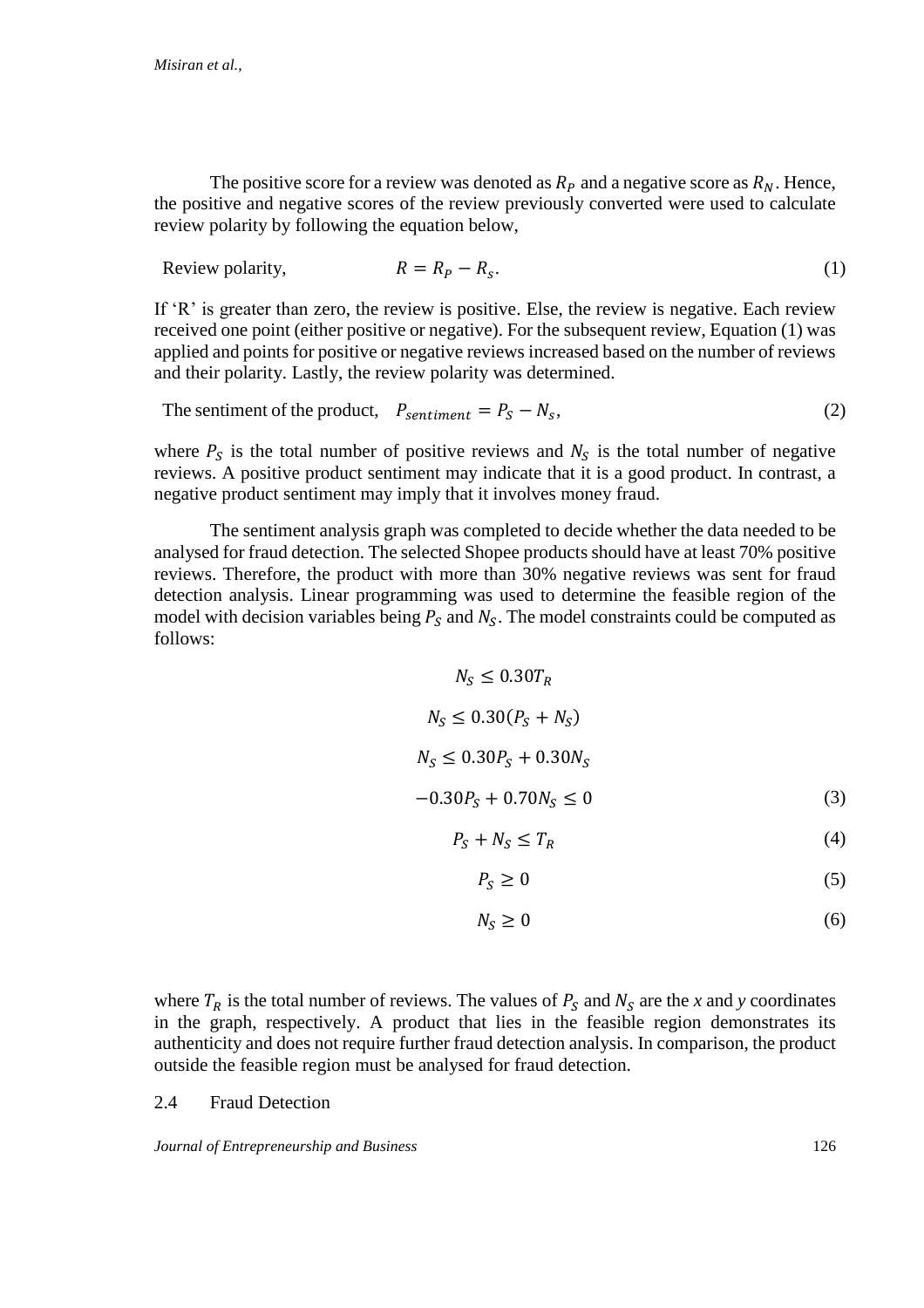After running the sentiment analysis, the data set was analysed for fraud detection. All customers' comments on the selected Shopee products were included for the fraud detection analysis. The output was divided into 'Fraud' or 'Not Fraud'. A fraud-related positive and negative words library was generated. This library was used to detect a comment considering a product as fraud. Table 1 exhibits the example of fraud-related positive and negative words library.

|  | Table 1. Fraud-related positive and negative words library |  |  |  |
|--|------------------------------------------------------------|--|--|--|
|--|------------------------------------------------------------|--|--|--|

| Fraud Words               | Positive Words                                                    | Negative Words                     |  |
|---------------------------|-------------------------------------------------------------------|------------------------------------|--|
| Cheat, cheating,          | <b>fraud,</b> Good, great, joy, nice, Adverse, alarming, angry,   |                                    |  |
| scam,<br>scammer,         | <b>fake,</b> beautiful, sweet, thanks, annoy, bad, banal, barbed, |                                    |  |
| blackmail,                | <b>deceit,</b>   marvellous, best, happy, fun,                    | fail, faulty, fear, feeble, fight, |  |
| extortion,<br>graft,      | <b>hoax</b> , enjoy, thankful, and similar.                       | malicious, mean, menacing,         |  |
| barratry, con, duplicity, |                                                                   | messy, and similar.                |  |
| fraudulence, and similar. |                                                                   |                                    |  |

If positive and negative words appeared in the comments, they received one point on each category for each fraud. Therefore, each word grouped by each library was scored separately. The equation for this analysis is as written below,

The score of the comment,  $C_S = P_C - F_C - N_C$ , (7)

where  $P_c$  is the score of positive words,  $F_c$  is the score of fraud words, and  $N_c$  is the score of negative words. If the comment score is greater than 0, the comment is positive  $(PC<sub>S</sub>)$ , or it will be a negative comment  $(NC<sub>S</sub>)$  which will be considered to be fraud.

Subsequently, another graph was drawn to determine whether the Shopee products selected involved money fraud. If the selected Shopee product has more than 35% negative comments, it was considered money fraud. Linear programming was used to determine the feasible region of the model. The decision variables of this model are  $PC_S$  and  $NC_S$ . The constraints of the model can be written as,

$$
NC_S \le 0.35T_C
$$
  
\n
$$
NC_S \le 0.35(PC_S + NC_S)
$$
  
\n
$$
NC_S \le 0.35PC_S + 0.35NC_S
$$
  
\n
$$
-0.35PC_S + 0.65NC_S \le 0
$$
\n(8)

$$
PC_S + NC_S \le T_C \tag{9}
$$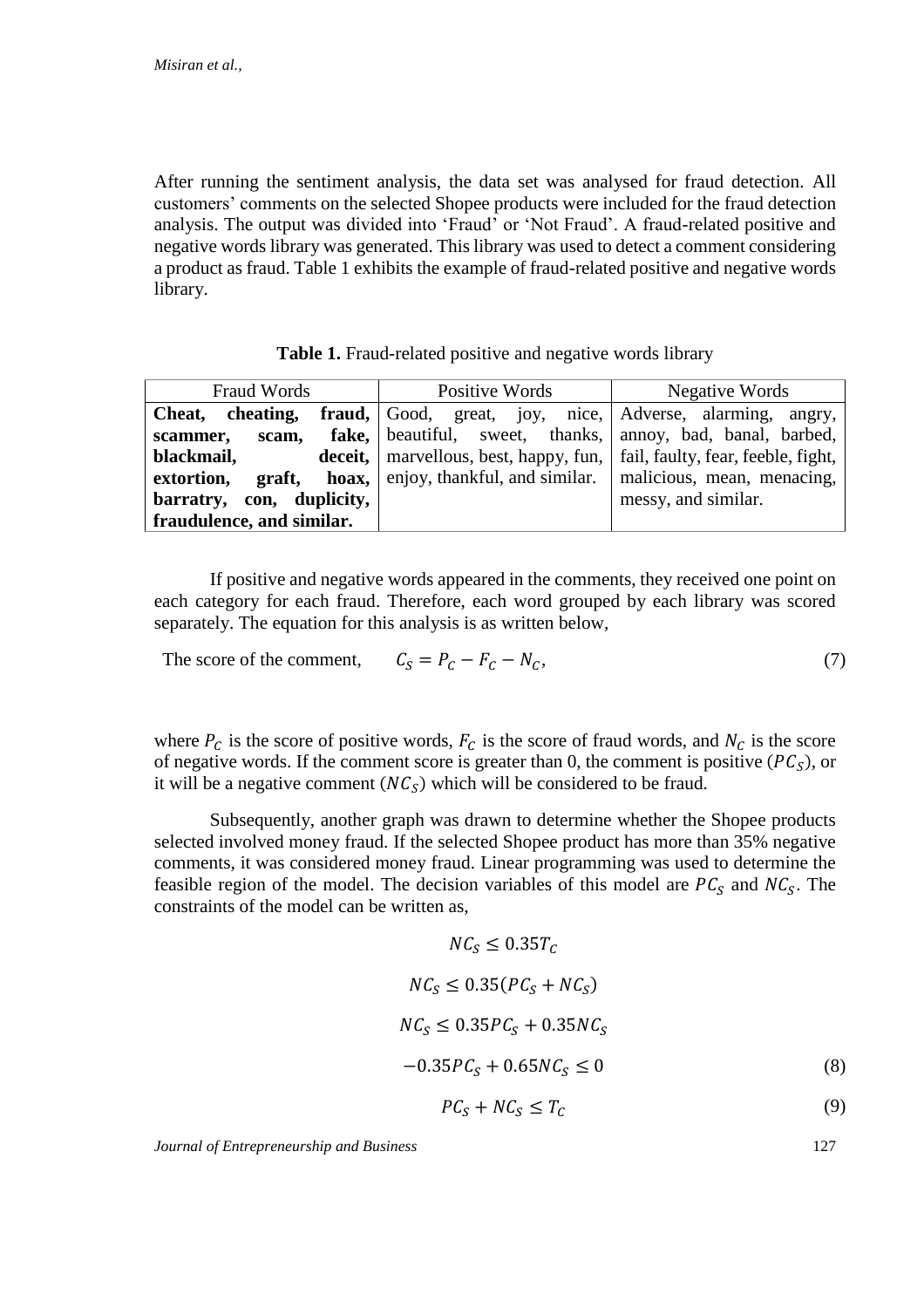$$
PC_S \ge 0 \tag{10}
$$

$$
NC_S \ge 0\tag{11}
$$

where,  $T_c$  is the total number of comments. The  $PC_s$  and  $NC_s$  are the *x* and *y* coordinates in the graph, respectively. If the point lies in the feasible region, it demonstrates no money fraud occurring as most comments are positive. Nonetheless, the selected Shopee product can be considered a money fraud if the point lies outside the feasible region.

# **3. Results and Discussion**

Three Shopee products were included in this study to showcase how the analysis was conducted. The first Shopee product was M3 Smart Health Watch sold by Seller A as portrayed in Figure 2.



**Figure 2.** M3 Smart Health Watch

This product had 59 reviews which were included in the sentiment analysis. The scores converted from the M3 Smart Health Watch reviews are exhibited in Table 2.

| <b>Product</b><br><b>Rating</b> | Customer's<br><b>Comment</b> | <b>Media</b><br><b>Content</b> | <b>Review</b><br><b>Polarity</b> | <b>Positive</b><br><b>Review</b> | <b>Negative</b><br><b>Review</b> |
|---------------------------------|------------------------------|--------------------------------|----------------------------------|----------------------------------|----------------------------------|
|                                 |                              |                                |                                  |                                  |                                  |
| $\overline{2}$                  |                              |                                | 4                                |                                  |                                  |
| $\overline{2}$                  |                              |                                |                                  |                                  |                                  |
| $\overline{2}$                  |                              |                                |                                  |                                  |                                  |
| $\overline{2}$                  |                              |                                |                                  |                                  |                                  |
|                                 | -1                           |                                | $-1$                             |                                  |                                  |
| $\overline{2}$                  |                              |                                | 3                                |                                  |                                  |
| $\overline{2}$                  |                              |                                |                                  |                                  |                                  |
| $\overline{2}$                  |                              |                                | 3                                |                                  |                                  |
|                                 |                              |                                | $\overline{2}$                   |                                  |                                  |
| $\overline{2}$                  |                              |                                |                                  |                                  |                                  |
| 2                               |                              |                                |                                  |                                  |                                  |
| 2                               |                              |                                |                                  |                                  |                                  |

**Table 2.** The Review Polarity of M3 Smart Health Watch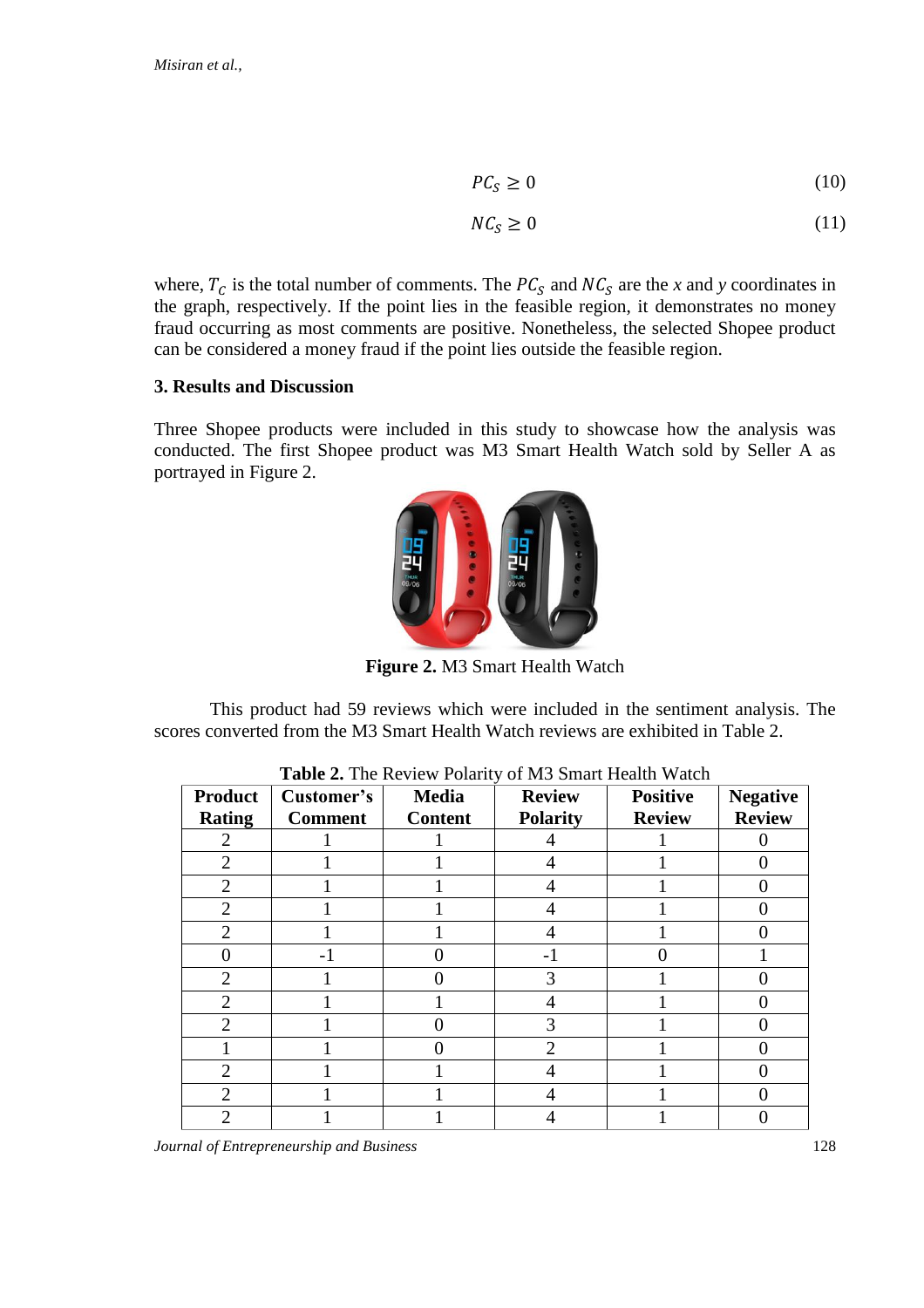| $\sqrt{2}$       | $\mathbf{1}$     | $\mathbf{1}$     | $\overline{4}$          | $\mathbf{1}$     | $\boldsymbol{0}$ |
|------------------|------------------|------------------|-------------------------|------------------|------------------|
| $\boldsymbol{0}$ | $-1$             | $\boldsymbol{0}$ | $-1$                    | $\boldsymbol{0}$ | $\mathbf{1}$     |
| $-2$             | $-1$             | $\boldsymbol{0}$ | $-3$                    | $\boldsymbol{0}$ | $\mathbf{1}$     |
| $\mathbf{2}$     | $\mathbf{1}$     | $\mathbf{1}$     | $\overline{4}$          | $\mathbf{1}$     | $\boldsymbol{0}$ |
| $\mathbf{2}$     | $\mathbf 1$      | $\mathbf{1}$     | $\overline{4}$          | $\mathbf 1$      | $\boldsymbol{0}$ |
| $\overline{2}$   | $\boldsymbol{0}$ | $\mathbf{1}$     | $\mathfrak{Z}$          | $\mathbf{1}$     | $\boldsymbol{0}$ |
| $\mathbf{2}$     | $\mathbf 1$      | $\mathbf{1}$     | $\overline{4}$          | $\mathbf{1}$     | $\boldsymbol{0}$ |
| $\mathbf{2}$     | $\boldsymbol{0}$ | $\boldsymbol{0}$ | $\sqrt{2}$              | $\mathbf{1}$     | $\boldsymbol{0}$ |
| $\overline{2}$   | $\mathbf{1}$     | $\boldsymbol{0}$ | $\overline{3}$          | $\mathbf{1}$     | $\boldsymbol{0}$ |
| $\mathbf{1}$     | $\mathbf 1$      | $\boldsymbol{0}$ | $\overline{2}$          | $1\,$            | $\boldsymbol{0}$ |
| $\overline{2}$   | $\mathbf 1$      | $\boldsymbol{0}$ | $\overline{3}$          | $\mathbf{1}$     | $\boldsymbol{0}$ |
| $\boldsymbol{0}$ | $\mathbf{1}$     | $\boldsymbol{0}$ | $\mathbf 1$             | $\mathbf 1$      | $\boldsymbol{0}$ |
| $\overline{2}$   | $\boldsymbol{0}$ | $\boldsymbol{0}$ | $\overline{2}$          | $\mathbf{1}$     | $\boldsymbol{0}$ |
| $\mathbf{2}$     | $\boldsymbol{0}$ | $\boldsymbol{0}$ | $\sqrt{2}$              | $\mathbf{1}$     | $\boldsymbol{0}$ |
| $\overline{2}$   | $\boldsymbol{0}$ | $\boldsymbol{0}$ | $\sqrt{2}$              | $\mathbf{1}$     | $\boldsymbol{0}$ |
| $\boldsymbol{0}$ | $\boldsymbol{0}$ | $\boldsymbol{0}$ | $\boldsymbol{0}$        | $\boldsymbol{0}$ | $\mathbf{1}$     |
| $\overline{2}$   | $\mathbf{1}$     | $\boldsymbol{0}$ | 3                       | $\mathbf{1}$     | $\boldsymbol{0}$ |
| $\boldsymbol{0}$ | $\boldsymbol{0}$ | $\boldsymbol{0}$ | $\boldsymbol{0}$        | $\boldsymbol{0}$ | $\mathbf 1$      |
| $\overline{2}$   | $\mathbf{1}$     | $\boldsymbol{0}$ | 3                       | $\mathbf{1}$     | $\boldsymbol{0}$ |
| $\overline{2}$   | $\mathbf 1$      | $\boldsymbol{0}$ | $\overline{3}$          | $\mathbf{1}$     | $\boldsymbol{0}$ |
| $\mathfrak{2}$   | $\boldsymbol{0}$ | $\boldsymbol{0}$ | $\overline{2}$          | $\mathbf{1}$     | $\boldsymbol{0}$ |
| $\sqrt{2}$       | $\,1\,$          | $\boldsymbol{0}$ | $\mathfrak 3$           | $\mathbf{1}$     | $\boldsymbol{0}$ |
| $\sqrt{2}$       | $\mathbf 1$      | $\boldsymbol{0}$ | $\mathfrak{Z}$          | $\mathbf{1}$     | $\boldsymbol{0}$ |
| $\overline{c}$   | $\boldsymbol{0}$ | $\boldsymbol{0}$ | $\overline{c}$          | $\mathbf 1$      | $\boldsymbol{0}$ |
| $\overline{2}$   | $\mathbf{1}$     | $\boldsymbol{0}$ | $\overline{3}$          | $1\,$            | $\boldsymbol{0}$ |
| $\overline{c}$   | $\boldsymbol{0}$ | $\boldsymbol{0}$ | $\overline{2}$          | $\,1\,$          | $\boldsymbol{0}$ |
| $\overline{2}$   | $\boldsymbol{0}$ | $\boldsymbol{0}$ | $\overline{2}$          | $\mathbf 1$      | $\boldsymbol{0}$ |
| $\overline{2}$   | $\boldsymbol{0}$ | $\boldsymbol{0}$ | $\overline{2}$          | $\mathbf 1$      | $\boldsymbol{0}$ |
| $\sqrt{2}$       | $\boldsymbol{0}$ | $\boldsymbol{0}$ | $\sqrt{2}$              | $\,1\,$          | $\boldsymbol{0}$ |
| $\overline{c}$   | $\mathbf{1}$     | $\boldsymbol{0}$ | $\overline{\mathbf{3}}$ | $\mathbf{1}$     | $\boldsymbol{0}$ |
| $\mathbf{2}$     | $\boldsymbol{0}$ | $\boldsymbol{0}$ | $\overline{2}$          | 1                | $\boldsymbol{0}$ |
| $\overline{c}$   | 1                | $\boldsymbol{0}$ | $\sqrt{3}$              | $\mathbf{1}$     | $\boldsymbol{0}$ |
| $-1$             | $\boldsymbol{0}$ | $\boldsymbol{0}$ | $-1$                    | $\boldsymbol{0}$ | $\mathbf{1}$     |
| $\sqrt{2}$       | $\boldsymbol{0}$ | $\boldsymbol{0}$ | $\sqrt{2}$              | $\mathbf{1}$     | $\boldsymbol{0}$ |
| $\overline{2}$   | 1                | $\boldsymbol{0}$ | $\mathfrak{Z}$          | 1                | $\boldsymbol{0}$ |
| $\overline{2}$   | $\mathbf{1}$     | $\boldsymbol{0}$ | $\mathfrak{Z}$          | $\mathbf{1}$     | $\boldsymbol{0}$ |
| $\mathbf{1}$     | $\mathbf{1}$     | $\boldsymbol{0}$ | $\sqrt{2}$              | 1                | $\boldsymbol{0}$ |
| $\sqrt{2}$       | $\mathbf{1}$     | $\boldsymbol{0}$ | $\sqrt{3}$              | $\mathbf{1}$     | $\boldsymbol{0}$ |
| $-1$             | $-1$             | $\boldsymbol{0}$ | $-2$                    | $\boldsymbol{0}$ | $\mathbf{1}$     |
| $\sqrt{2}$       | $\boldsymbol{0}$ | $\boldsymbol{0}$ | $\sqrt{2}$              | $\mathbf{1}$     | $\boldsymbol{0}$ |
| $-2$             | $\boldsymbol{0}$ | $\boldsymbol{0}$ | $-2$                    | $\boldsymbol{0}$ | $\mathbf{1}$     |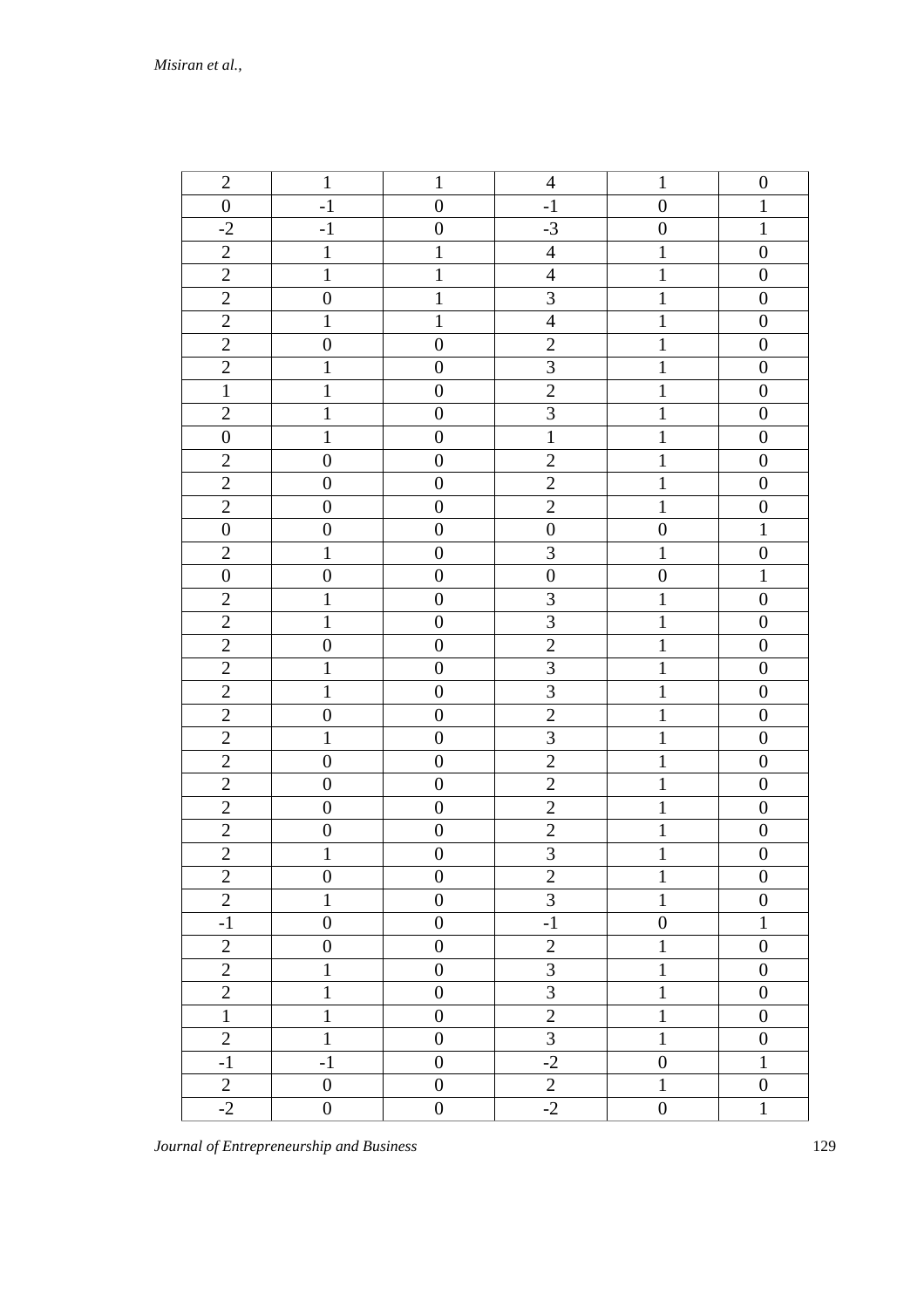The review polarity of the M3 Smart Health Watch was calculated by summing up the scores converted based on the customers' product ratings, comments, and media content. If the review polarity is greater than zero, it receives one point in the positive review column. If the review polarity is less than zero, it receives one point in the negative review column. Consequently, the total number of positive and negative reviews obtained was calculated. The M3 Smart Health Watch product had 51 positive reviews and eight negative reviews. Furthermore, the sentiment of M3 Smart Health Watch was computed by subtracting the number of positive and negative reviews, which resulted in 43, denoting a positive value. The positive value indicates that the M3 Smart Health Watch is a good Shopee product. Nevertheless, the sentiment analysis graph was completed to determine whether the M3 Smart Health Watch required a fraud detection analysis as presented in Figure 3.



**Figure 3.** The Sentiment Analysis Graph of M3 Smart Health Watch

In Figure 3, point (51,8) lies in the feasible region of the graph. Therefore, the M3 Smart Health Watch did not require a fraud detection analysis as most reviews are positive. The sentiment analysis also revealed that the M3 Smart Health Watch is a good product. Thus, users can buy the watch without any worries.

Furthermore, the second Shopee product selected was the Sony Headset Wired Gaming Headphone sold by Seller B, as exhibited in Figure 4.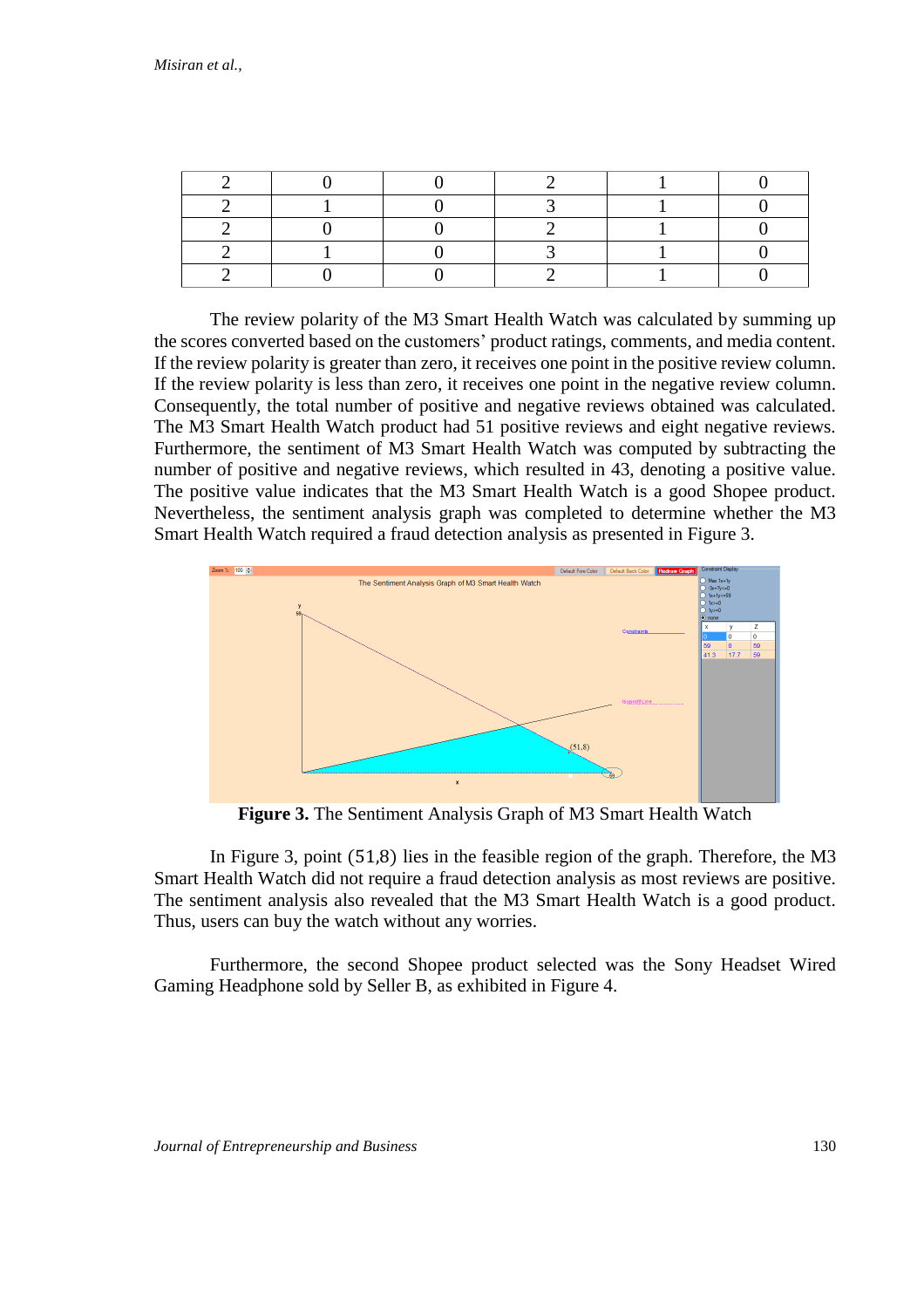

**Figure 4.** Sony Headset Wired Gaming Headphone

Similarly, this product had 59 reviews included in the sentiment analysis. The scores converted from the Sony Headset Wired Gaming Headphone reviews are portrayed in Table 3.

| <b>Product</b>   | Customer's     | <b>Media</b>     | <b>Review</b>   | <b>Positive</b>  | <b>Negative</b>  |
|------------------|----------------|------------------|-----------------|------------------|------------------|
| <b>Rating</b>    | <b>Comment</b> | <b>Content</b>   | <b>Polarity</b> | <b>Review</b>    | <b>Review</b>    |
| $\overline{2}$   | 1              | 1                | $\overline{4}$  | 1                | $\overline{0}$   |
| $-1$             | $-1$           | $\overline{0}$   | $-2$            | $\overline{0}$   | 1                |
| $-2$             | $-1$           | $-1$             | $-4$            | $\boldsymbol{0}$ | 1                |
| $-2$             | $-1$           | $\overline{0}$   | $-3$            | $\overline{0}$   | $\mathbf{1}$     |
| $\overline{2}$   | $\mathbf{1}$   | 1                | $\overline{4}$  | $\mathbf{1}$     | $\overline{0}$   |
| $\mathbf{1}$     | $-1$           | $-1$             | $-1$            | $\overline{0}$   | 1                |
| $-2$             | $-1$           | $-1$             | $-4$            | $\overline{0}$   | 1                |
| $\overline{c}$   | 1              | 1                | $\overline{4}$  | 1                | $\overline{0}$   |
| $\overline{2}$   | $\mathbf{1}$   | $\mathbf{1}$     | $\overline{4}$  | 1                | $\boldsymbol{0}$ |
| $-1$             | $-1$           | $\overline{0}$   | $-2$            | $\overline{0}$   | 1                |
| $-2$             | $-1$           | $\overline{0}$   | $-3$            | $\overline{0}$   | $\mathbf{1}$     |
| $\overline{c}$   | $\mathbf{1}$   | $\mathbf{1}$     | $\overline{4}$  | 1                | $\overline{0}$   |
| $\overline{2}$   | 1              | $\overline{0}$   | $\overline{3}$  | 1                | $\overline{0}$   |
| $\overline{2}$   | 1              | $\overline{0}$   | $\overline{3}$  | $\mathbf{1}$     | $\boldsymbol{0}$ |
| $\overline{2}$   | $\mathbf{1}$   | $\mathbf{1}$     | $\overline{4}$  | 1                | $\boldsymbol{0}$ |
| $-2$             | $-1$           | $\boldsymbol{0}$ | $-3$            | $\overline{0}$   | 1                |
| $\boldsymbol{0}$ | $-1$           | $\overline{0}$   | $-1$            | $\overline{0}$   | $\mathbf{1}$     |
| $\overline{0}$   | $-1$           | $\overline{0}$   | $-1$            | $\overline{0}$   | $\mathbf{1}$     |
| $\overline{2}$   | 1              | 1                | $\overline{4}$  | $\mathbf{1}$     | $\overline{0}$   |
| $\overline{2}$   | $\mathbf{1}$   | $\overline{0}$   | $\overline{3}$  | 1                | $\boldsymbol{0}$ |
| $\overline{c}$   | 1              | $\boldsymbol{0}$ | $\overline{3}$  | $\mathbf{1}$     | $\overline{0}$   |
| $\overline{2}$   | 1              | 1                | $\overline{4}$  | 1                | $\overline{0}$   |
| $-2$             | $-1$           | $-1$             | $-4$            | $\boldsymbol{0}$ | 1                |
| $\overline{2}$   | $\mathbf{1}$   | $\boldsymbol{0}$ | 3               | $\mathbf{1}$     | $\boldsymbol{0}$ |
| $\overline{2}$   | 1              | $\overline{0}$   | $\overline{3}$  | 1                | $\overline{0}$   |
| $\overline{2}$   | 1              | $\boldsymbol{0}$ | $\overline{3}$  | 1                | $\overline{0}$   |

**Table 3.** The Review Polarity of Sony Headset Wired Gaming Headphone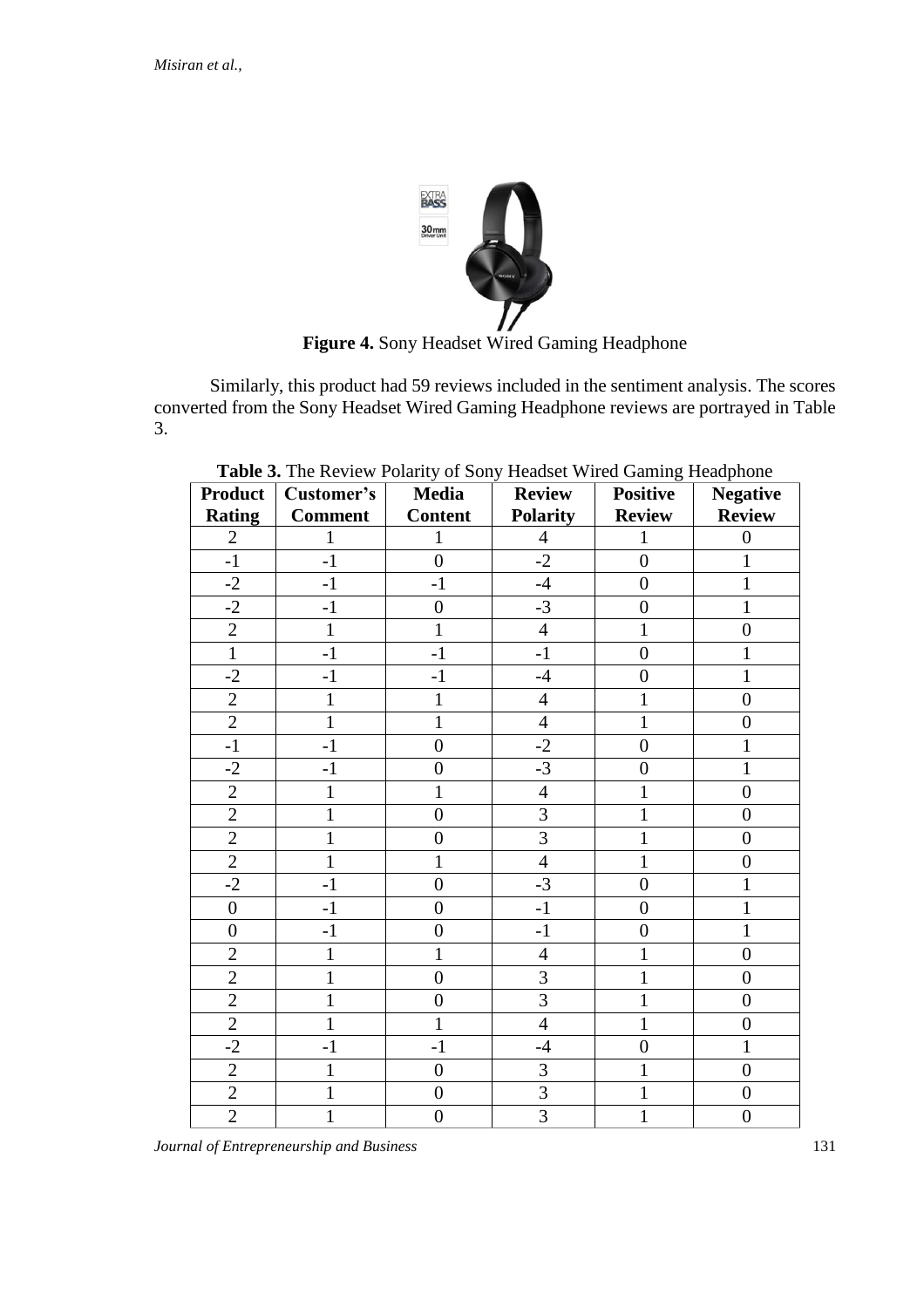| $-2$             | $\boldsymbol{0}$ | $\boldsymbol{0}$ | $-2$                        | $\boldsymbol{0}$ | $\mathbf{1}$     |
|------------------|------------------|------------------|-----------------------------|------------------|------------------|
|                  |                  |                  |                             |                  |                  |
| $\overline{c}$   | $\boldsymbol{0}$ | $\boldsymbol{0}$ | $\overline{2}$              | $\mathbf{1}$     | $\boldsymbol{0}$ |
| $\frac{2}{2}$    | $\overline{0}$   | $\overline{0}$   |                             | $\overline{1}$   | $\boldsymbol{0}$ |
|                  | $\mathbf{1}$     | $\boldsymbol{0}$ | $\frac{2}{3}$               | $\overline{1}$   | $\boldsymbol{0}$ |
| $\overline{2}$   | $\boldsymbol{0}$ | $\overline{0}$   |                             | $\overline{1}$   | $\overline{0}$   |
| $\overline{1}$   | $\mathbf{1}$     | $\overline{0}$   | $\overline{2}$              | $\overline{1}$   | $\overline{0}$   |
| $\frac{2}{2}$    | $\overline{1}$   | $\overline{0}$   |                             | $\overline{1}$   | $\overline{0}$   |
|                  | $\overline{1}$   | $\boldsymbol{0}$ | $\frac{3}{3}$ $\frac{3}{1}$ | $\overline{1}$   | $\boldsymbol{0}$ |
| $\overline{0}$   | $\mathbf{1}$     | $\boldsymbol{0}$ |                             | $\mathbf{1}$     | $\boldsymbol{0}$ |
| $\overline{c}$   | $\boldsymbol{0}$ | $\boldsymbol{0}$ | $\overline{2}$              | $\mathbf{1}$     | $\overline{0}$   |
| $\overline{1}$   | $\overline{1}$   | $\boldsymbol{0}$ | $\frac{2}{3}$               | $\overline{1}$   | $\overline{0}$   |
| $\overline{2}$   | $\overline{1}$   | $\boldsymbol{0}$ |                             | $\overline{1}$   | $\boldsymbol{0}$ |
| $-2$             | $\boldsymbol{0}$ | $\boldsymbol{0}$ |                             | $\overline{0}$   | $\overline{1}$   |
| $\overline{1}$   | $\overline{0}$   | $\overline{0}$   | $\overline{1}$              | $\mathbf{1}$     | $\overline{0}$   |
|                  | $\overline{0}$   | $\boldsymbol{0}$ |                             | $\overline{1}$   | $\overline{0}$   |
| $\frac{2}{2}$    | $\boldsymbol{0}$ | $\boldsymbol{0}$ | $\frac{2}{2}$               | $\overline{1}$   | $\boldsymbol{0}$ |
| $\boldsymbol{0}$ | $\boldsymbol{0}$ | $\boldsymbol{0}$ | $\overline{0}$              | $\boldsymbol{0}$ | $\mathbf 1$      |
| $\overline{2}$   | $\mathbf{1}$     | $\overline{0}$   | $\overline{3}$              | $\mathbf{1}$     | $\overline{0}$   |
|                  | $\overline{1}$   | $\boldsymbol{0}$ |                             | $\overline{1}$   | $\boldsymbol{0}$ |
| $\frac{2}{2}$    | $\overline{0}$   | $\boldsymbol{0}$ | $\frac{3}{2}$               | $\overline{1}$   | $\boldsymbol{0}$ |
| $\overline{0}$   | $\boldsymbol{0}$ | $\boldsymbol{0}$ | $\overline{0}$              | $\boldsymbol{0}$ | $\overline{1}$   |
| $\overline{2}$   | $\overline{0}$   | $\overline{0}$   | $\overline{2}$              | $\overline{1}$   | $\overline{0}$   |
| $-1$             | $\overline{0}$   | $\boldsymbol{0}$ | $-1$                        | $\overline{0}$   | $\overline{1}$   |
| $\overline{c}$   | $\mathbf 1$      | $\boldsymbol{0}$ |                             | $\mathbf{1}$     | $\boldsymbol{0}$ |
| $\overline{2}$   | $\overline{1}$   | $\boldsymbol{0}$ | $\frac{3}{3}$               | $\overline{1}$   | $\boldsymbol{0}$ |
| $\overline{2}$   | $\overline{1}$   | $\overline{0}$   | $\overline{3}$              | $\overline{1}$   | $\boldsymbol{0}$ |
| $-1$             | $\boldsymbol{0}$ | $\boldsymbol{0}$ | $-1$                        | $\overline{0}$   | $\overline{1}$   |
| $\overline{2}$   | $\mathbf{1}$     | $\boldsymbol{0}$ | $\frac{3}{-3}$              | $\mathbf{1}$     | $\boldsymbol{0}$ |
| $-2$             | $-1$             | $\boldsymbol{0}$ |                             | $\boldsymbol{0}$ | $\mathbf{1}$     |
| $\overline{2}$   | $\overline{1}$   | $\overline{0}$   | $\overline{3}$              | $\overline{1}$   | $\overline{0}$   |
| $-2$             | $-1$             | $\boldsymbol{0}$ | $-3$                        | $\boldsymbol{0}$ | $\overline{1}$   |
| $\overline{2}$   | $\overline{0}$   | $\boldsymbol{0}$ | $\overline{2}$              | $\mathbf 1$      | $\boldsymbol{0}$ |
| $\overline{2}$   | $\mathbf{1}$     | $\boldsymbol{0}$ | $\overline{3}$              | $\overline{1}$   | $\boldsymbol{0}$ |

The Sony Headset Wired Gaming Headphone had 40 positive reviews and 19 negative reviews. The sentiment of the Sony Headset Wired Gaming Headphone was 21, illustrating that it is a good Shopee product. In addition, the sentiment analysis graph was done to check whether the Sony Headset Wired Gaming Headphone required a fraud detection analysis, as demonstrated in Figure 5.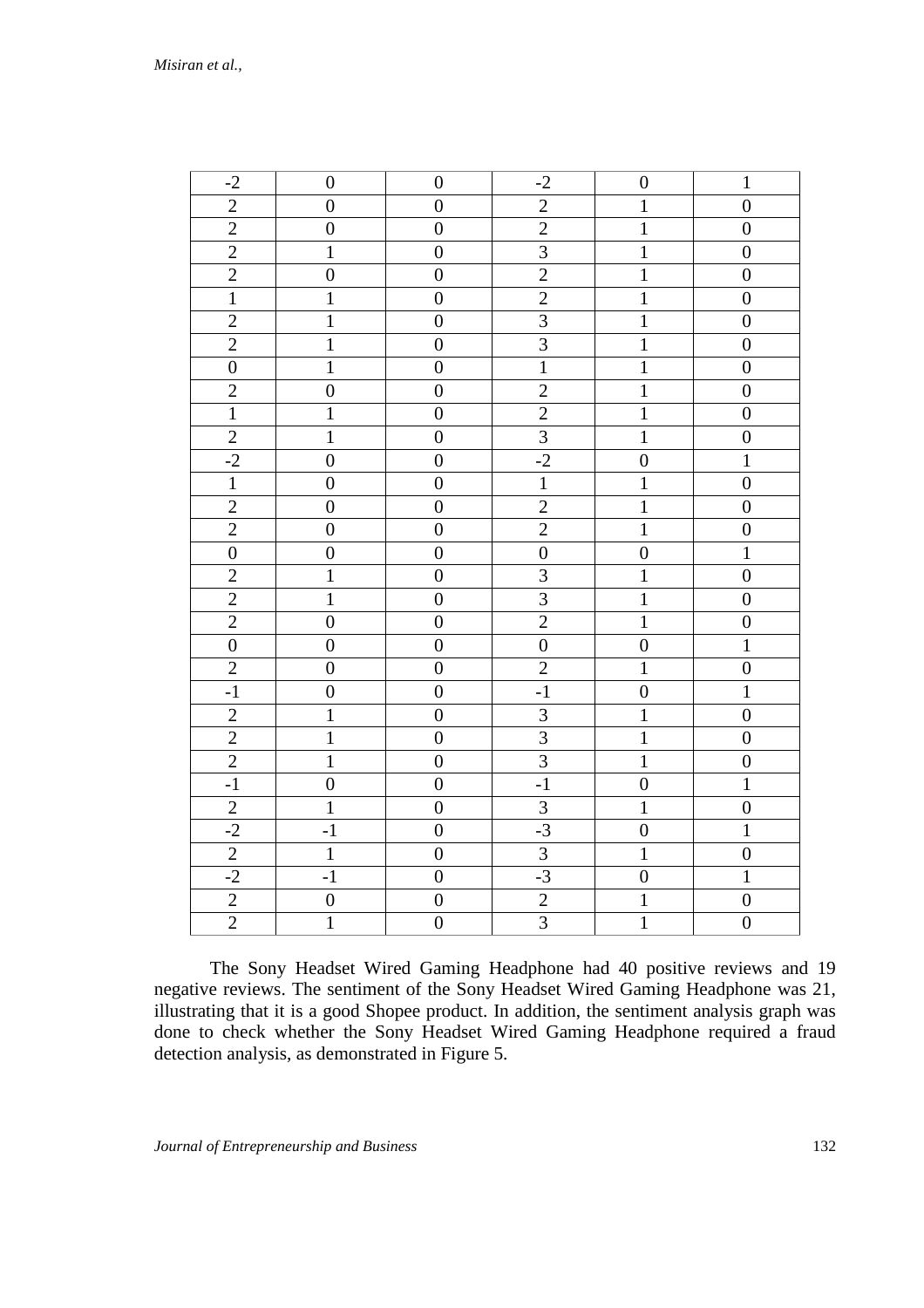

**Figure 5.** The Sentiment Analysis Graph of Sony Headset Wired Gaming Headphone

Based on Figure 5, point (40,19) lies outside the feasible region, revealing that fraud detection analysis was required for this data set. Furthermore, the Sony Headset Wired Gaming Headphone product had less than 70% positive reviews, proving that it could be a money fraud product.

Therefore, the customers' comments on the Sony Headset Wired Gaming Headphone were reviewed. Every word in the comments was analysed based on the word library presented in Table 1 previously. The scores for each word grouped by each library are demonstrated in Table 4.

| <b>Positive</b> | Negative/<br><b>Fraud word</b> | <b>Comment</b> | <b>Positive</b> | $\circ$<br><b>Negative</b><br><b>Comment</b> |
|-----------------|--------------------------------|----------------|-----------------|----------------------------------------------|
| word            |                                | <b>Score</b>   | <b>Comment</b>  |                                              |
| $\overline{2}$  |                                |                |                 |                                              |
| $\overline{0}$  |                                | $-1$           | 0               |                                              |
| 0               |                                | -1             | 0               |                                              |
| 0               | 3                              | $-3$           | 0               |                                              |
| 6               | 0                              | 6              |                 | 0                                            |
| $\overline{2}$  | 3                              | $-1$           | 0               |                                              |
| 0               | 3                              | $-3$           | 0               |                                              |
| $\overline{2}$  | 0                              | $\overline{2}$ |                 |                                              |
| 5               |                                | 4              |                 |                                              |
| 0               |                                | -1             | 0               |                                              |
| 0               | 2                              | $-2$           | 0               |                                              |
| 3               |                                | $\overline{2}$ |                 |                                              |
|                 | 0                              |                |                 | 0                                            |
|                 | 0                              |                |                 | ( )                                          |
|                 | 0                              |                |                 | 0                                            |
| 0               | 3                              | $-3$           | 0               |                                              |
| 0               |                                | $-1$           | 0               |                                              |

**Table 4.** The Comment Score of Sony Headset Wired Gaming Headphone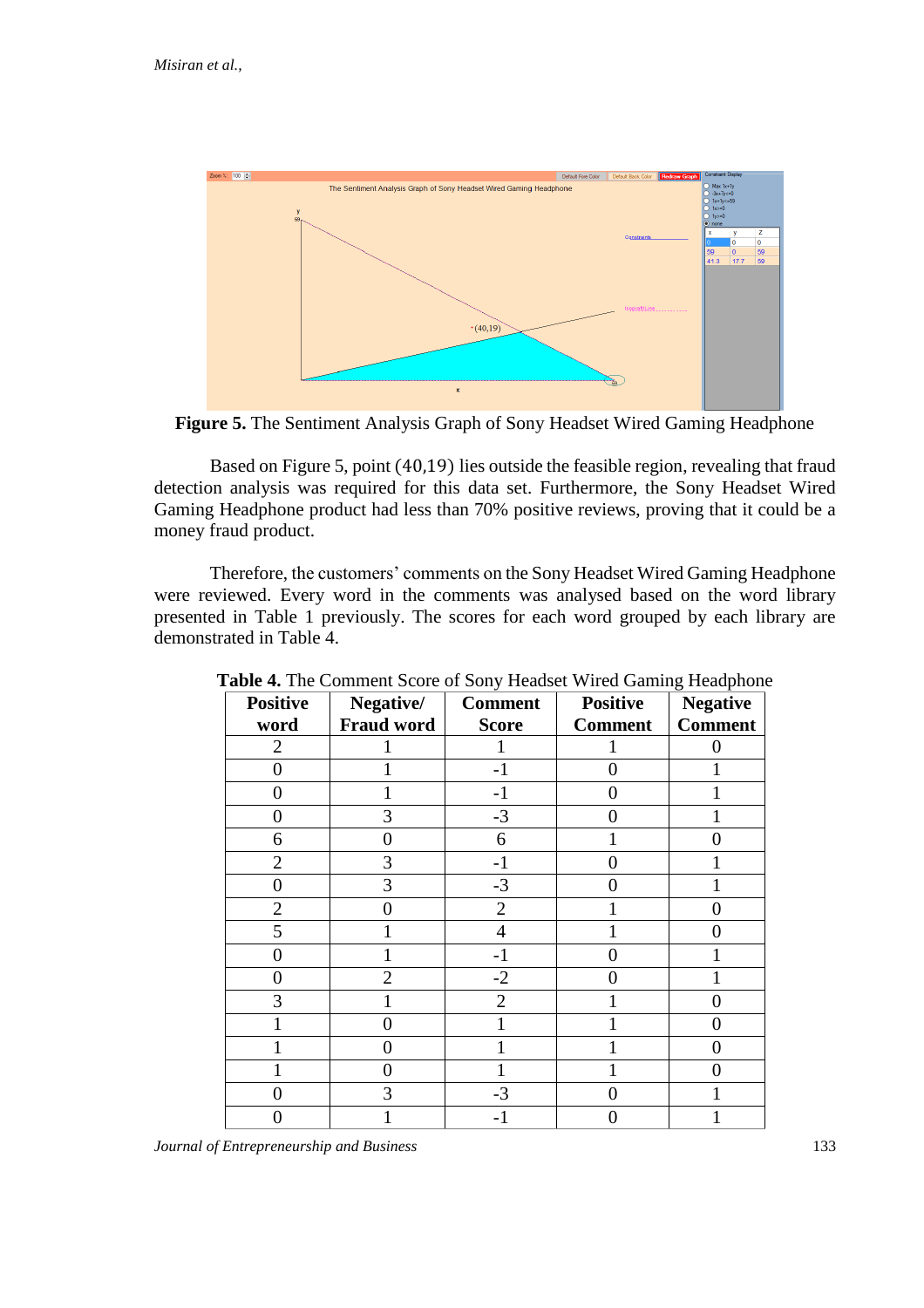| $\boldsymbol{0}$        | $\mathbf{1}$     | $-1$           | $\boldsymbol{0}$ | $\mathbf{1}$     |
|-------------------------|------------------|----------------|------------------|------------------|
| $\mathbf{1}$            | $\boldsymbol{0}$ | $\,1$          | $\mathbf 1$      | $\overline{0}$   |
| $\overline{c}$          | $\boldsymbol{0}$ | $\overline{2}$ | $\mathbf{1}$     | $\boldsymbol{0}$ |
| $\overline{1}$          | $\boldsymbol{0}$ | $\overline{1}$ | $\overline{1}$   | $\boldsymbol{0}$ |
| $\mathbf{1}$            | $\overline{0}$   | $\overline{1}$ | $\mathbf{1}$     | $\overline{0}$   |
| $\overline{0}$          | $\mathbf 1$      | $-1$           | $\overline{0}$   | $\mathbf{1}$     |
| $\mathbf{1}$            | $\overline{0}$   | $\mathbf{1}$   | $\mathbf{1}$     | $\overline{0}$   |
| $\mathbf 1$             | $\boldsymbol{0}$ | $\overline{1}$ | $\overline{1}$   | $\boldsymbol{0}$ |
| $\mathbf{1}$            | $\overline{0}$   | $\overline{1}$ | $\mathbf{1}$     | $\overline{0}$   |
| 3                       | $\boldsymbol{0}$ | $\overline{3}$ | $\mathbf{1}$     | $\boldsymbol{0}$ |
| $\overline{1}$          | $\boldsymbol{0}$ | $\overline{1}$ | $\overline{1}$   | $\overline{0}$   |
| $\overline{2}$          | $\overline{0}$   | $\overline{2}$ | $\overline{1}$   | $\boldsymbol{0}$ |
| $\overline{2}$          | $\boldsymbol{0}$ | $\overline{2}$ | $\overline{1}$   | $\boldsymbol{0}$ |
| $\overline{1}$          | $\overline{0}$   | $\overline{1}$ | $\overline{1}$   | $\overline{0}$   |
| $\overline{1}$          | $\boldsymbol{0}$ | $\overline{1}$ | $\overline{1}$   | $\boldsymbol{0}$ |
| $\overline{\mathbf{3}}$ | $\boldsymbol{0}$ | $\overline{3}$ | $\overline{1}$   | $\boldsymbol{0}$ |
| $\overline{2}$          | $\boldsymbol{0}$ | $\overline{2}$ | $\mathbf{1}$     | $\boldsymbol{0}$ |
| $\overline{2}$          | $\boldsymbol{0}$ | $\overline{2}$ | $\overline{1}$   | $\overline{0}$   |
| $\overline{1}$          | $\boldsymbol{0}$ | $\overline{1}$ | $\mathbf{1}$     | $\boldsymbol{0}$ |
| $\overline{1}$          | $\boldsymbol{0}$ | $\overline{1}$ | $\overline{1}$   | $\boldsymbol{0}$ |
| $\mathbf{1}$            | $\overline{0}$   | $\overline{1}$ | $\overline{1}$   | $\boldsymbol{0}$ |
| $\mathbf{1}$            | $\boldsymbol{0}$ | $\overline{1}$ | $\overline{1}$   | $\boldsymbol{0}$ |
| $\boldsymbol{0}$        | $\mathbf{1}$     | $-1$           | $\boldsymbol{0}$ | $\overline{1}$   |
| $\mathbf 1$             | $\boldsymbol{0}$ | $\mathbf{1}$   | $\mathbf 1$      | $\boldsymbol{0}$ |
| $\boldsymbol{0}$        | $\mathbf{1}$     | $-1$           | $\boldsymbol{0}$ | $\mathbf{1}$     |
| $\overline{\mathbf{3}}$ | $\overline{0}$   | $\overline{3}$ | $\overline{1}$   | $\overline{0}$   |

Based on Table 4, the Sony Headset Wired Gaming Headphone had 43 comments, with 30 positive and 13 negative comments. The fraud detection graph was completed to determine whether the Sony Headset Wired Gaming Headphone had more than 35% negative comments, as portrayed in Figure 6.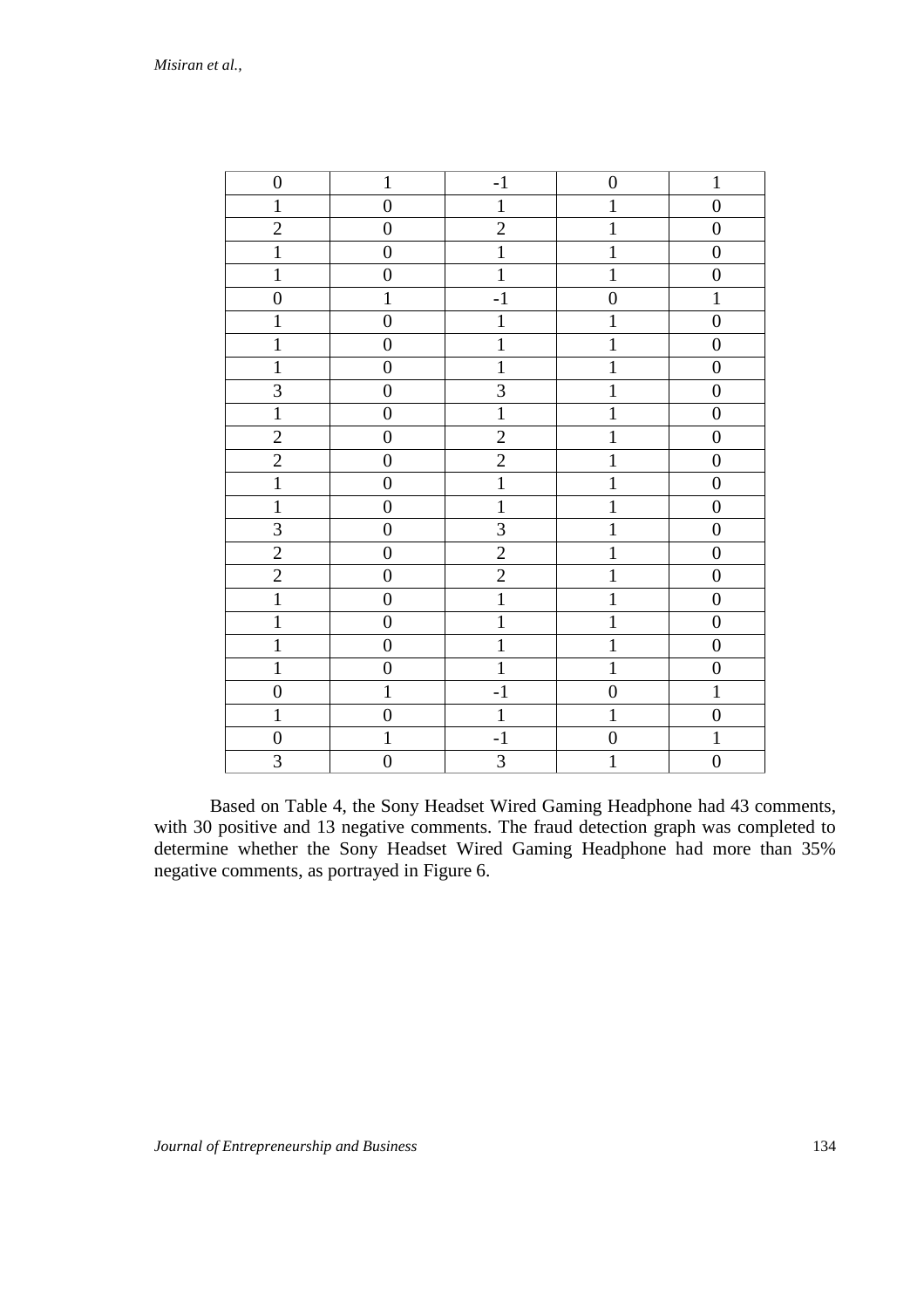

**Figure 6.** The Fraud Detection Graph of Sony Headset Wired Gaming Headphone

Figure 6 above suggests no money fraud occurring as point (30,13) lies in the feasible region, with most comments being positive. Despite having less than 70% positive reviews, this graph proved that the Sony Headset Wired Gaming Headphone is a good Shopee product as the total number of positive comments was more than 65%.

The last Shopee product selected was the 20000mAh Pineng 100% Original Powerbank which, similarly sold by Seller B, as presented in Figure 7.



**Figure 7.** 20000mAh Pineng 100% Original Powerbank

Equivalently, this third product underwent the same sentiment analysis performed on the two earlier products. All 78 reviews of 20000mAh Pineng 100% Original Powerbank included in the analysis were converted into scores and demonstrated in Table 5.

|                                 | <b>THUSE</b> THE INFIRM I GRIDE OF TOO CHILIM IN FIRMS TO $\sigma$ . On the control of $\sigma$ |                                |                                  |                                  |                                  |  |  |  |
|---------------------------------|-------------------------------------------------------------------------------------------------|--------------------------------|----------------------------------|----------------------------------|----------------------------------|--|--|--|
| <b>Product</b><br><b>Rating</b> | Customer's<br>Comment                                                                           | <b>Media</b><br><b>Content</b> | <b>Review</b><br><b>Polarity</b> | <b>Positive</b><br><b>Review</b> | <b>Negative</b><br><b>Review</b> |  |  |  |
| -2                              |                                                                                                 | -                              | -4                               |                                  |                                  |  |  |  |
|                                 |                                                                                                 |                                |                                  |                                  |                                  |  |  |  |

**Table 5.** The Review Polarity of 20000mAh Pineng 100% Original Powerbank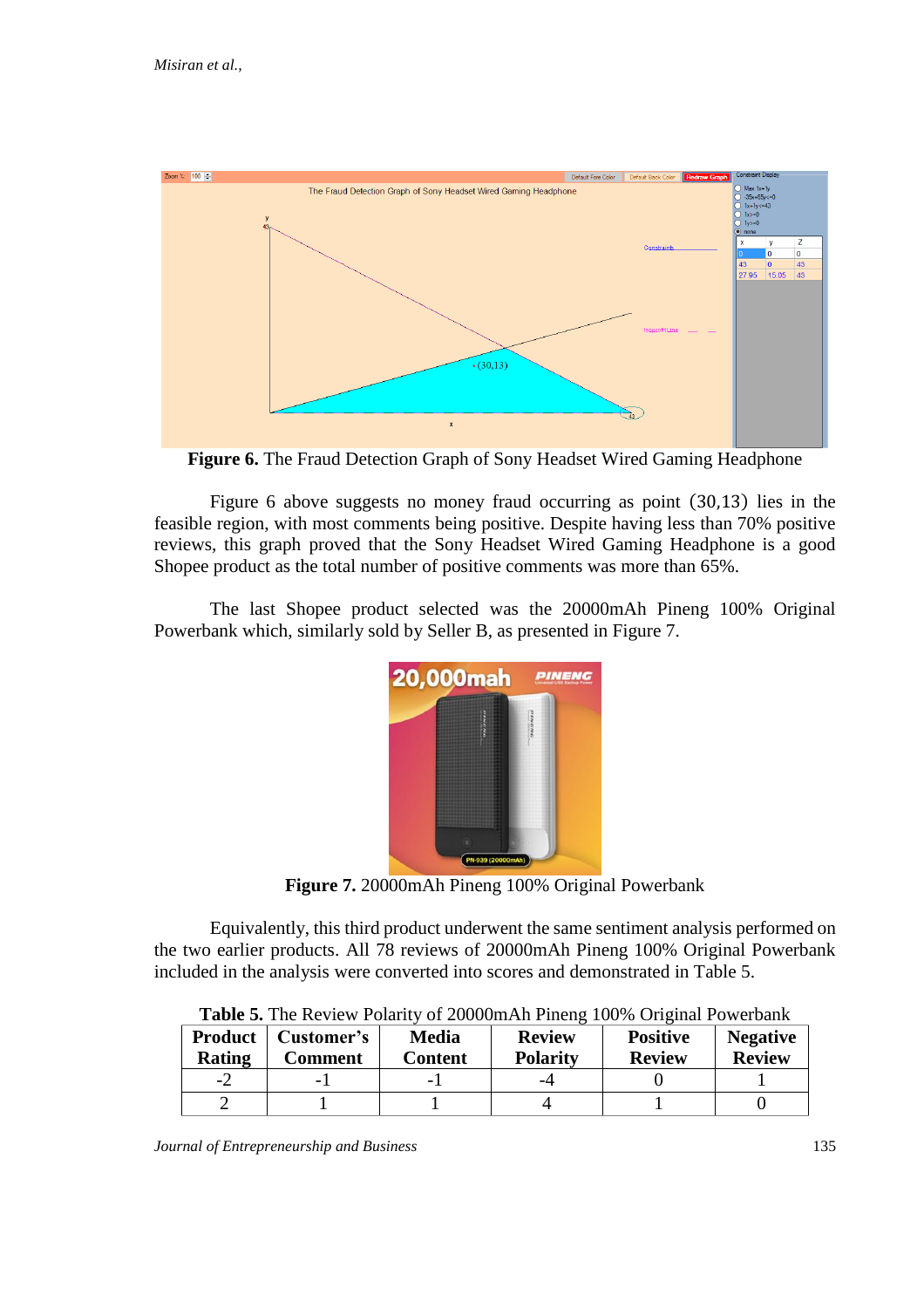| $-2$             | $-1$             | $-1$             | $-4$                    | $\boldsymbol{0}$ | $\mathbf{1}$     |
|------------------|------------------|------------------|-------------------------|------------------|------------------|
| $\overline{2}$   | $\mathbf{1}$     | $\boldsymbol{0}$ | $\mathfrak{Z}$          | $\mathbf{1}$     | $\boldsymbol{0}$ |
| $\overline{2}$   | $-1$             | $-1$             | $\boldsymbol{0}$        | $\boldsymbol{0}$ | $\mathbf{1}$     |
| $\overline{2}$   | $\mathbf{1}$     | $\mathbf{1}$     | $\overline{4}$          | $\mathbf{1}$     | $\boldsymbol{0}$ |
| $\boldsymbol{0}$ | $\mathbf{1}$     | $\mathbf{1}$     | $\mathbf{2}$            | $\mathbf{1}$     | $\boldsymbol{0}$ |
| $-2$             | $-1$             | $-1$             | $-4$                    | $\boldsymbol{0}$ | $\mathbf{1}$     |
| $-2$             | $-1$             | $-1$             | $-4$                    | $\boldsymbol{0}$ | $\mathbf{1}$     |
| $\boldsymbol{0}$ | $-1$             | $-1$             | $-2$                    | $\boldsymbol{0}$ | $1\,$            |
| $-1$             | $-1$             | $\boldsymbol{0}$ | $-2$                    | $\boldsymbol{0}$ | $\mathbf{1}$     |
| $-2$             | $-1$             | $\boldsymbol{0}$ | $-3$                    | $\boldsymbol{0}$ | $\mathbf{1}$     |
| $\mathbf{1}$     | $\mathbf{1}$     | $\boldsymbol{0}$ | $\overline{2}$          | $\mathbf{1}$     | $\boldsymbol{0}$ |
| $-2$             | $-1$             | $\boldsymbol{0}$ | $-3$                    | $\boldsymbol{0}$ | $1\,$            |
| $\mathbf{2}$     | $-1$             | $-1$             | $\boldsymbol{0}$        | $\boldsymbol{0}$ | $\mathbf{1}$     |
| $\overline{2}$   | $\mathbf{1}$     | $\mathbf{1}$     | $\overline{4}$          | $\mathbf 1$      | $\boldsymbol{0}$ |
| $-2$             | $-1$             | $-1$             | $-4$                    | $\boldsymbol{0}$ | $\mathbf{1}$     |
| $\boldsymbol{0}$ | $-1$             | $\boldsymbol{0}$ | $-1$                    | $\boldsymbol{0}$ | $\mathbf{1}$     |
| $-2$             | $-1$             | $-1$             | $-4$                    | $\overline{0}$   | $\mathbf{1}$     |
| $\boldsymbol{0}$ | $-1$             | $\boldsymbol{0}$ | $-1$                    | $\boldsymbol{0}$ | $\mathbf{1}$     |
| $\overline{2}$   | $\mathbf{1}$     | $\mathbf{1}$     | $\overline{4}$          | $\mathbf{1}$     | $\boldsymbol{0}$ |
| $\sqrt{2}$       | $\mathbf{1}$     | $\boldsymbol{0}$ | $\overline{3}$          | $\mathbf 1$      | $\boldsymbol{0}$ |
| $\mathfrak{2}$   | $\mathbf{1}$     | $\mathbf{1}$     | $\overline{4}$          | $\mathbf{1}$     | $\boldsymbol{0}$ |
| $-2$             | $-1$             | $-1$             | $-4$                    | $\boldsymbol{0}$ | $\mathbf{1}$     |
| $\mathbf{1}$     | $-1$             | $\boldsymbol{0}$ | $\boldsymbol{0}$        | $\boldsymbol{0}$ | $\mathbf{1}$     |
| $\sqrt{2}$       | $\mathbf 1$      | $\boldsymbol{0}$ | $\overline{3}$          | $\,1\,$          | $\boldsymbol{0}$ |
| $\overline{2}$   | $-1$             | $\boldsymbol{0}$ | $1\,$                   | $\mathbf 1$      | $\boldsymbol{0}$ |
| $\mathbf{1}$     | $\,1\,$          | $\boldsymbol{0}$ | $\sqrt{2}$              | $\mathbf{1}$     | $\boldsymbol{0}$ |
| $\overline{2}$   | $\mathbf 1$      | $\mathbf{1}$     | $\overline{4}$          | $\mathbf 1$      | $\boldsymbol{0}$ |
| $\overline{2}$   | $\mathbf 1$      | $\boldsymbol{0}$ | $\overline{3}$          | $\mathbf 1$      | $\boldsymbol{0}$ |
| $-2$             | $-1$             | $-1$             | $-4$                    | $\boldsymbol{0}$ | $1\,$            |
| $\overline{c}$   | $\mathbf 1$      | $\boldsymbol{0}$ | $\overline{\mathbf{3}}$ | $\mathbf{1}$     | $\boldsymbol{0}$ |
| $\mathbf{2}$     | 1                | 1                | $\overline{4}$          | 1                | $\boldsymbol{0}$ |
| $\overline{2}$   | $\mathbf{1}$     | 1                | $\overline{4}$          | $\mathbf{1}$     | $\boldsymbol{0}$ |
| $\overline{2}$   | 1                | 1                | $\overline{4}$          | $\mathbf{1}$     | $\boldsymbol{0}$ |
| $\overline{2}$   | $\mathbf{1}$     | $\boldsymbol{0}$ | $\overline{3}$          | $\mathbf 1$      | $\boldsymbol{0}$ |
| $\overline{2}$   | 1                | 1                | $\overline{4}$          | $\mathbf{1}$     | $\boldsymbol{0}$ |
| $\overline{2}$   | $-1$             | $-1$             | $\boldsymbol{0}$        | $\boldsymbol{0}$ | 1                |
| $\overline{2}$   | $\mathbf 1$      | 1                | $\overline{4}$          | $\mathbf{1}$     | $\boldsymbol{0}$ |
| $\sqrt{2}$       | $\mathbf{1}$     | $\boldsymbol{0}$ | 3                       | $\mathbf{1}$     | $\boldsymbol{0}$ |
| 1                | 1                | $\theta$         | $\overline{2}$          | 1                | $\boldsymbol{0}$ |
| $\overline{2}$   | $\mathbf{1}$     | $\boldsymbol{0}$ | 3                       | $\mathbf{1}$     | $\boldsymbol{0}$ |
| $\overline{2}$   | $\boldsymbol{0}$ | $\boldsymbol{0}$ | $\overline{2}$          | $\mathbf{1}$     | $\boldsymbol{0}$ |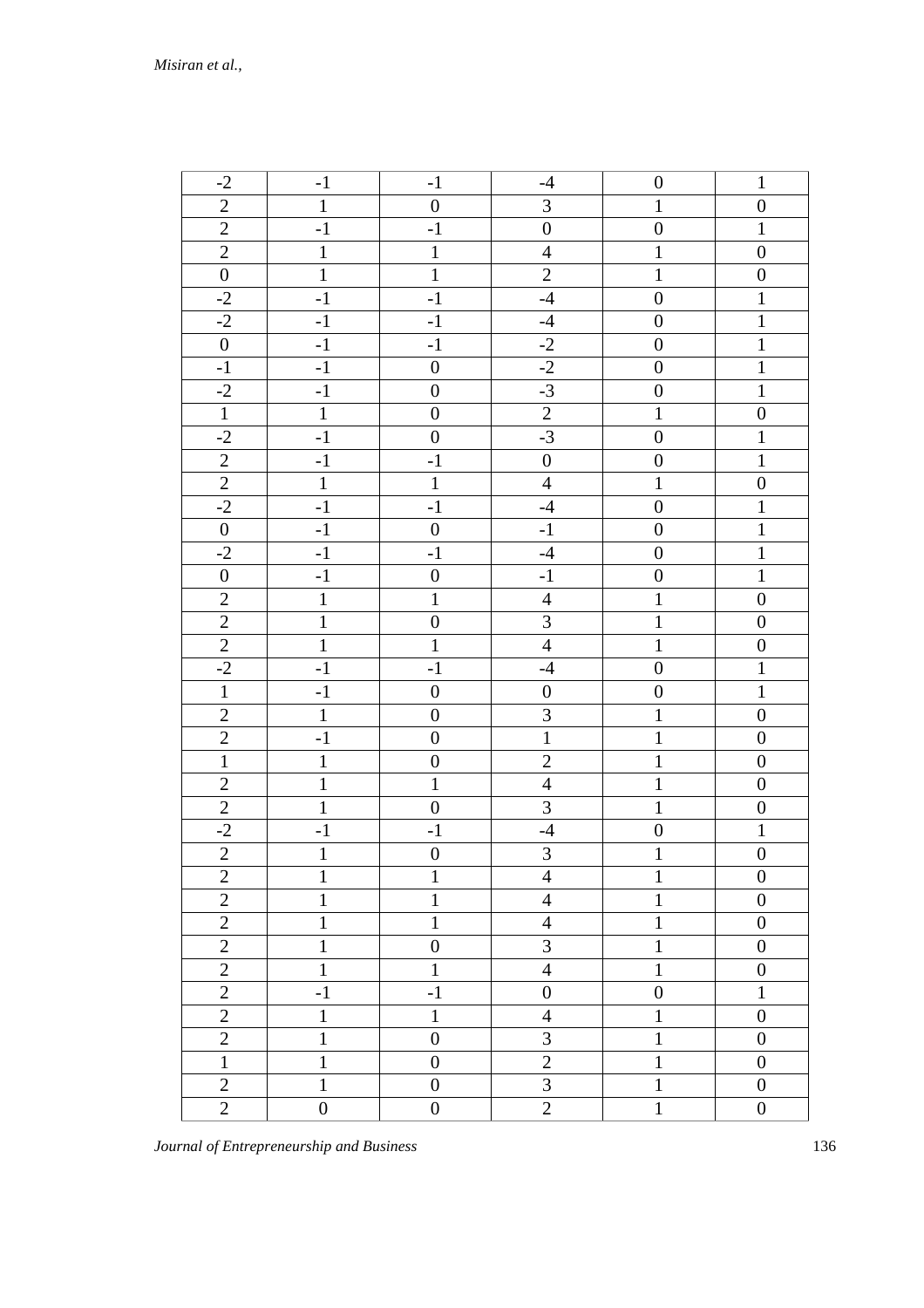*Misiran et al.,*

| $\overline{2}$   | $\mathbf{1}$     | $\boldsymbol{0}$ | 3                       | $\mathbf{1}$     | $\boldsymbol{0}$ |
|------------------|------------------|------------------|-------------------------|------------------|------------------|
| $\sqrt{2}$       | $\,1$            | $\boldsymbol{0}$ | 3                       | $\mathbf 1$      | $\boldsymbol{0}$ |
| $\sqrt{2}$       | $\mathbf{1}$     | $\boldsymbol{0}$ | 3                       | $\mathbf{1}$     | $\boldsymbol{0}$ |
| $\overline{c}$   | $\boldsymbol{0}$ | $\boldsymbol{0}$ | $\overline{c}$          | $\mathbf 1$      | $\boldsymbol{0}$ |
| $\boldsymbol{0}$ | $\boldsymbol{0}$ | $\boldsymbol{0}$ | $\boldsymbol{0}$        | $\boldsymbol{0}$ | $\mathbf{1}$     |
| $\overline{c}$   | $\boldsymbol{0}$ | $\boldsymbol{0}$ | $\overline{c}$          | $\mathbf 1$      | $\boldsymbol{0}$ |
| $\overline{2}$   | $\mathbf 1$      | $\boldsymbol{0}$ | $\overline{3}$          | $\mathbf 1$      | $\boldsymbol{0}$ |
| $\overline{2}$   | $\overline{0}$   | $\overline{0}$   | $\overline{2}$          | $\mathbf{1}$     | $\boldsymbol{0}$ |
| $\overline{2}$   | $\boldsymbol{0}$ | $\boldsymbol{0}$ | $\overline{2}$          | $\mathbf{1}$     | $\boldsymbol{0}$ |
| $\overline{c}$   | $\boldsymbol{0}$ | $\boldsymbol{0}$ | $\overline{c}$          | $\mathbf 1$      | $\boldsymbol{0}$ |
| $\overline{2}$   | $\boldsymbol{0}$ | $\boldsymbol{0}$ | $\sqrt{2}$              | $\mathbf{1}$     | $\boldsymbol{0}$ |
| $\overline{c}$   | $\boldsymbol{0}$ | $\boldsymbol{0}$ | $\overline{2}$          | $\mathbf 1$      | $\boldsymbol{0}$ |
| $\overline{2}$   | $\mathbf{1}$     | $\boldsymbol{0}$ | $\overline{3}$          | $\mathbf{1}$     | $\boldsymbol{0}$ |
| $\overline{2}$   | $\mathbf 1$      | $\boldsymbol{0}$ | $\overline{\mathbf{3}}$ | $\mathbf{1}$     | $\boldsymbol{0}$ |
| $-2$             | $-1$             | $\boldsymbol{0}$ | $-3$                    | $\boldsymbol{0}$ | $\mathbf{1}$     |
| $\overline{2}$   | $\boldsymbol{0}$ | $\boldsymbol{0}$ | $\overline{2}$          | $\mathbf{1}$     | $\boldsymbol{0}$ |
| $\mathbf 1$      | $\,1$            | $\boldsymbol{0}$ | $\sqrt{2}$              | $\mathbf{1}$     | $\boldsymbol{0}$ |
| $\,1\,$          | $\mathbf 1$      | $\boldsymbol{0}$ | $\overline{c}$          | $\mathbf 1$      | $\boldsymbol{0}$ |
| $\sqrt{2}$       | $\,1$            | $\boldsymbol{0}$ | $\overline{\mathbf{3}}$ | $\mathbf{1}$     | $\boldsymbol{0}$ |
| $-2$             | $\boldsymbol{0}$ | $\boldsymbol{0}$ | $-2$                    | $\boldsymbol{0}$ | $\mathbf{1}$     |
| $\overline{c}$   | $\mathbf{1}$     | $\boldsymbol{0}$ | $\overline{3}$          | $\mathbf{1}$     | $\boldsymbol{0}$ |
| $\overline{c}$   | $\boldsymbol{0}$ | $\boldsymbol{0}$ | $\overline{c}$          | $\mathbf 1$      | $\boldsymbol{0}$ |
| $\overline{2}$   | $\boldsymbol{0}$ | $\boldsymbol{0}$ | $\overline{2}$          | $\mathbf{1}$     | $\boldsymbol{0}$ |
| $\overline{2}$   | $\boldsymbol{0}$ | $\boldsymbol{0}$ | $\overline{c}$          | $\mathbf{1}$     | $\boldsymbol{0}$ |
| $\boldsymbol{0}$ | $\boldsymbol{0}$ | $\boldsymbol{0}$ | $\boldsymbol{0}$        | $\boldsymbol{0}$ | $\mathbf{1}$     |
| $\overline{c}$   | $\boldsymbol{0}$ | $\boldsymbol{0}$ | $\overline{c}$          | $\mathbf{1}$     | $\boldsymbol{0}$ |
| $\sqrt{2}$       | $\mathbf{1}$     | $\boldsymbol{0}$ | $\overline{\mathbf{3}}$ | $\mathbf{1}$     | $\boldsymbol{0}$ |
| $-2$             | $\boldsymbol{0}$ | $\boldsymbol{0}$ | $-2$                    | $\boldsymbol{0}$ | $\mathbf{1}$     |
| $\overline{2}$   | $\boldsymbol{0}$ | $\boldsymbol{0}$ | $\overline{2}$          | $\mathbf{1}$     | $\boldsymbol{0}$ |
| $-2$             | $\overline{0}$   | $\boldsymbol{0}$ | $-2$                    | $\boldsymbol{0}$ | $\mathbf{1}$     |
| $\sqrt{2}$       | $\mathbf{1}$     | $\boldsymbol{0}$ | 3                       | $\mathbf{1}$     | $\boldsymbol{0}$ |
| $\overline{2}$   | $\mathbf{1}$     | $\boldsymbol{0}$ | $\overline{3}$          | $\mathbf{1}$     | $\boldsymbol{0}$ |
| $\sqrt{2}$       | $\boldsymbol{0}$ | $\boldsymbol{0}$ | $\overline{2}$          | $\mathbf 1$      | $\boldsymbol{0}$ |
| $\overline{2}$   | $\boldsymbol{0}$ | $\boldsymbol{0}$ | $\overline{2}$          | $\mathbf{1}$     | $\boldsymbol{0}$ |
| $^{\rm -1}$      | $-1$             | $\boldsymbol{0}$ | $-2$                    | $\boldsymbol{0}$ | $\mathbf{1}$     |

The 20000mAh Pineng 100% Original Powerbank received 53 positive reviews and 25 negative reviews. The sentiment of 20000mAh Pineng 100% Original Powerbank was calculated as 28, suggesting a good Shopee product. Furthermore, the sentiment analysis graph was completed as presented in Figure 8.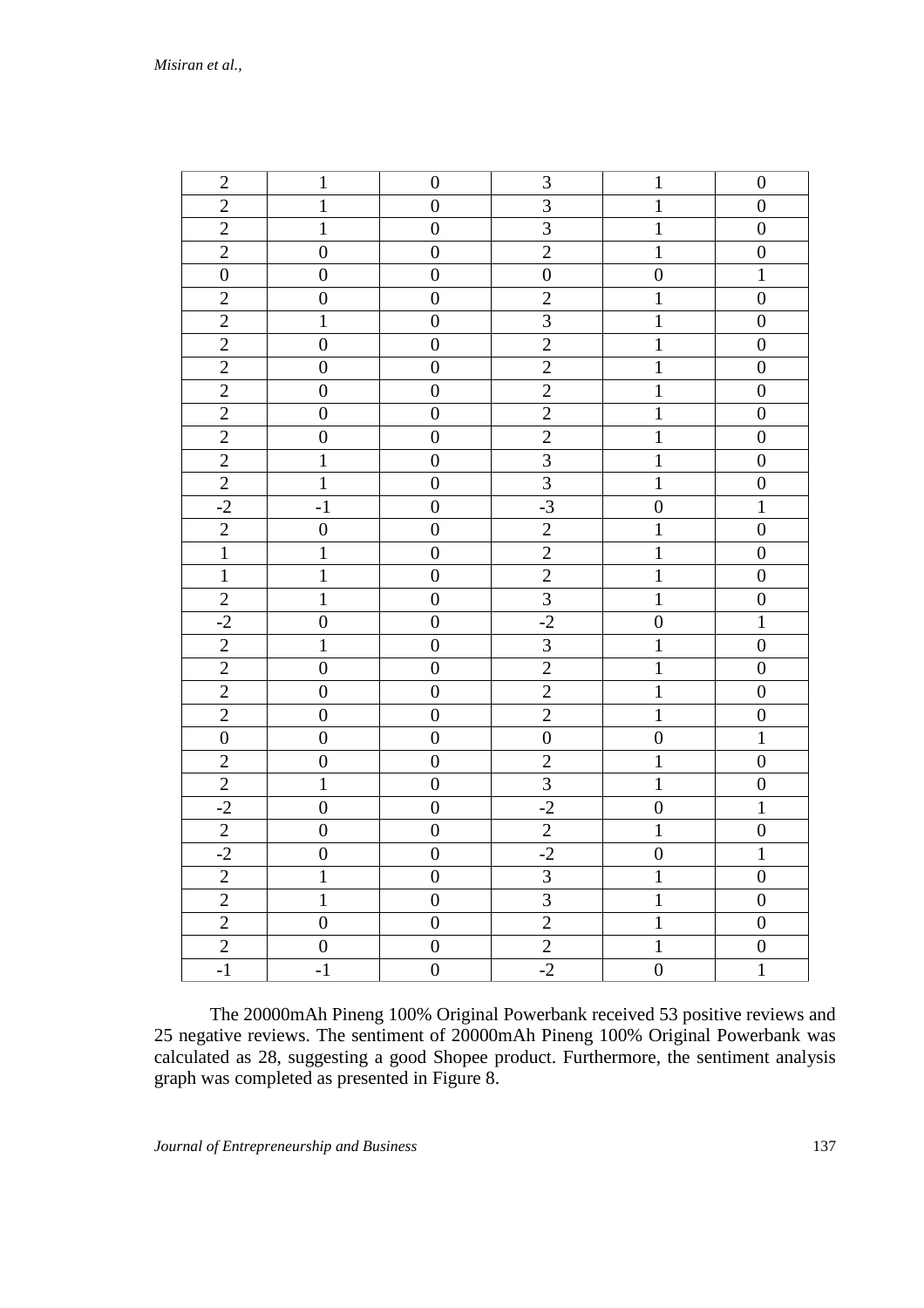

**Figure 8.** The Sentiment Analysis Graph of the 20000mAh Pineng 100% Original Powerbank

Resultantly, point (53,25) lies outside the feasible region in Figure 8, revealing that the 20000mAh Pineng 100% Original Powerbank had more than 30% negative reviews. Consequently, fraud detection analysis was required. By considering only the comments of 20000mAh Pineng 100% Original Powerbank, the comment scores were calculated and presented in Table 6.

| <b>Positive</b><br>word | Negative/<br><b>Fraud word</b> | <b>Comment</b><br><b>Score</b> | $\circ$<br>$\circ$<br><b>Positive</b><br><b>Comment</b> | <b>Negative</b><br><b>Comment</b> |
|-------------------------|--------------------------------|--------------------------------|---------------------------------------------------------|-----------------------------------|
| $\boldsymbol{0}$        | 2                              | $-2$                           | 0                                                       |                                   |
| $\overline{2}$          | $\overline{0}$                 | $\overline{2}$                 |                                                         | 0                                 |
| 0                       | 6                              | -6                             | 0                                                       |                                   |
|                         | 0                              |                                |                                                         | 0                                 |
| 0                       | $\overline{2}$                 | $-2$                           |                                                         |                                   |
| 7                       | $\theta$                       | 7                              |                                                         | 0                                 |
| 4                       |                                | 3                              |                                                         | 0                                 |
|                         | 3                              | $-2$                           | 0                                                       |                                   |
| 0                       | $\overline{2}$                 | $-2$                           | 0                                                       |                                   |
| 0                       | 5                              | $-5$                           | 0                                                       |                                   |
| 0                       | 3                              | $-3$                           | 0                                                       |                                   |
|                         | 0                              |                                |                                                         | 0                                 |
| $\overline{2}$          |                                |                                |                                                         | $\theta$                          |
| $\overline{0}$          | 3                              | $-3$                           | 0                                                       |                                   |
| 0                       |                                | $-1$                           | 1                                                       |                                   |
| 6                       | 0                              | 6                              |                                                         | 0                                 |
|                         | 4                              | $-3$                           | 0                                                       |                                   |
| 0                       |                                | -1                             | I I                                                     |                                   |

**Table 6.** The Comment Score of 20000mAh Pineng 100% Original Powerbank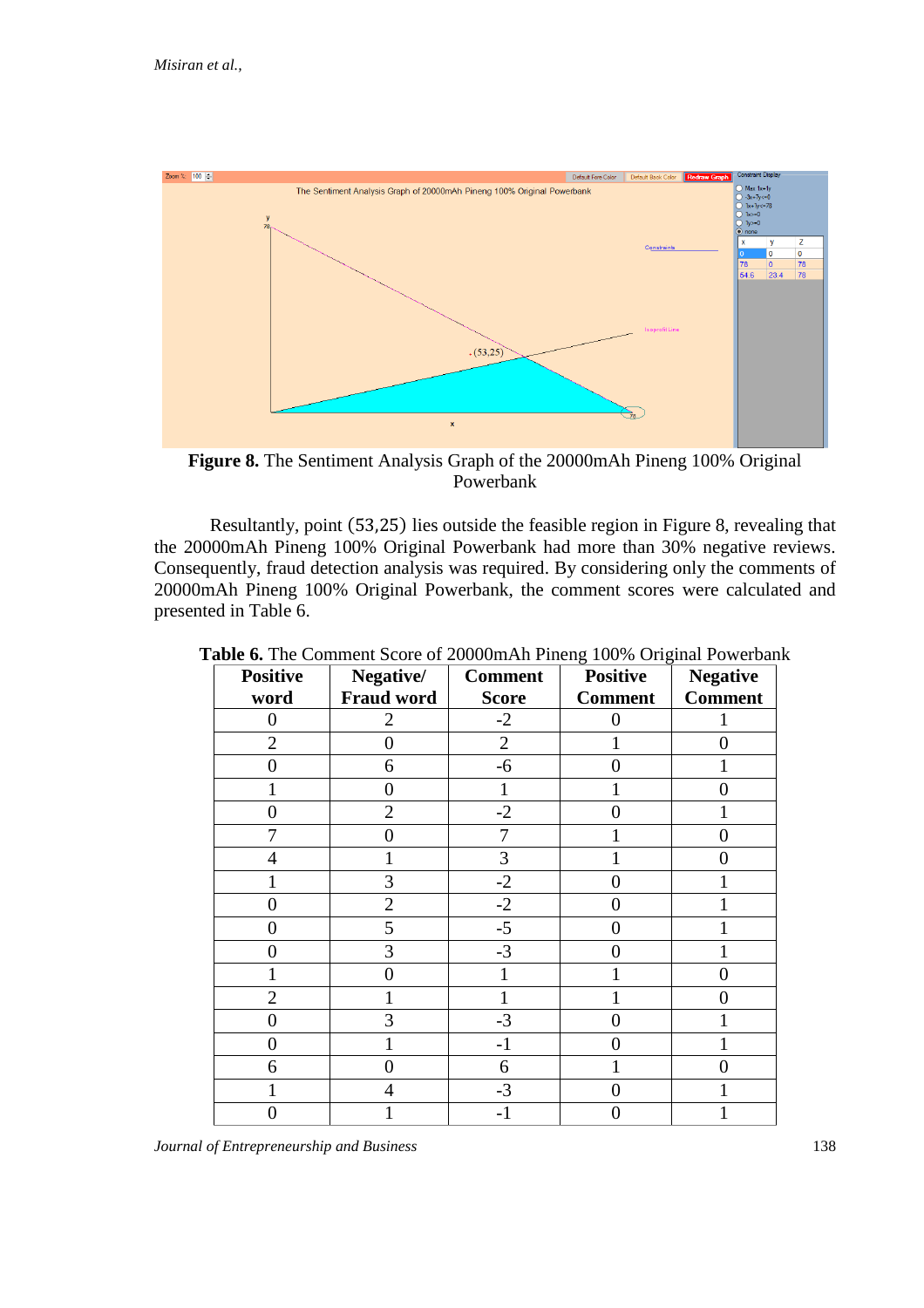| $\boldsymbol{0}$ | $\boldsymbol{6}$ | $-6$                    | $\boldsymbol{0}$ | $\mathbf{1}$     |
|------------------|------------------|-------------------------|------------------|------------------|
| $\boldsymbol{0}$ | $\mathbf{1}$     | $-1$                    | $\boldsymbol{0}$ | $\mathbf 1$      |
| $\mathbf{2}$     | $\boldsymbol{0}$ | $\sqrt{2}$              | $\mathbf{1}$     | $\boldsymbol{0}$ |
| $\overline{c}$   | $\boldsymbol{0}$ | $\overline{2}$          | $\,1\,$          | $\boldsymbol{0}$ |
| $\,1\,$          | $\boldsymbol{0}$ | $\overline{1}$          | $\mathbf 1$      | $\boldsymbol{0}$ |
| $\boldsymbol{0}$ | $\,1\,$          | $-1$                    | $\boldsymbol{0}$ | $\,1$            |
| $\boldsymbol{0}$ | $\mathbf{1}$     | $-1$                    | $\boldsymbol{0}$ | $\mathbf{1}$     |
| $\overline{4}$   | $\boldsymbol{0}$ | $\overline{4}$          | $\overline{1}$   | $\overline{0}$   |
| $\boldsymbol{0}$ | $\mathfrak{Z}$   | $-3$                    | $\boldsymbol{0}$ | $\,1\,$          |
| $\sqrt{2}$       | $\boldsymbol{0}$ | $\overline{2}$          | $\,1\,$          | $\boldsymbol{0}$ |
| $\,1$            | $\boldsymbol{0}$ | $\overline{1}$          | $\mathbf 1$      | $\boldsymbol{0}$ |
| $\,1\,$          | $\mathbf 1$      | $\boldsymbol{0}$        | $\boldsymbol{0}$ | $\mathbf 1$      |
| $\boldsymbol{0}$ | $\mathbf 1$      | $^{\rm -1}$             | $\boldsymbol{0}$ | $\mathbf 1$      |
| $\mathfrak{Z}$   | $\boldsymbol{0}$ | $\overline{\mathbf{3}}$ | $\,1\,$          | $\boldsymbol{0}$ |
| $\overline{4}$   | $\boldsymbol{0}$ | $\overline{4}$          | $\mathbf{1}$     | $\boldsymbol{0}$ |
| $\overline{3}$   | $\boldsymbol{0}$ | $\overline{3}$          | $\mathbf 1$      | $\boldsymbol{0}$ |
| $\overline{2}$   | $\boldsymbol{0}$ | $\overline{c}$          | $\,1\,$          | $\boldsymbol{0}$ |
| $\overline{c}$   | $\boldsymbol{0}$ | $\overline{2}$          | $\mathbf 1$      | $\boldsymbol{0}$ |
| $\overline{2}$   | $\boldsymbol{0}$ | $\overline{2}$          | $\mathbf 1$      | $\boldsymbol{0}$ |
| $\overline{2}$   | $\mathbf{1}$     | $\overline{1}$          | $\mathbf 1$      | $\boldsymbol{0}$ |
| $\overline{2}$   | $\boldsymbol{0}$ | $\overline{2}$          | $\,1\,$          | $\boldsymbol{0}$ |
| $\,1$            | $\boldsymbol{0}$ | $\mathbf 1$             | $\,1\,$          | $\boldsymbol{0}$ |
| $\mathbf{1}$     | $\boldsymbol{0}$ | $\mathbf{1}$            | $\mathbf{1}$     | $\boldsymbol{0}$ |
| $\overline{2}$   | $\boldsymbol{0}$ | $\overline{2}$          | $\mathbf 1$      | $\boldsymbol{0}$ |
| $\overline{4}$   | $\boldsymbol{0}$ | $\overline{4}$          | $\mathbf 1$      | $\boldsymbol{0}$ |
| $\overline{2}$   | $\boldsymbol{0}$ | $\overline{2}$          | $\mathbf 1$      | $\boldsymbol{0}$ |
| $\mathfrak{Z}$   | $\boldsymbol{0}$ | $\overline{3}$          | $\mathbf 1$      | $\boldsymbol{0}$ |
| $\overline{4}$   | $\boldsymbol{0}$ | $\overline{4}$          | $\mathbf{1}$     | $\boldsymbol{0}$ |
| $\mathbf{1}$     | $\boldsymbol{0}$ | $\overline{1}$          | $\mathbf 1$      | $\boldsymbol{0}$ |
| $\overline{2}$   | $\boldsymbol{0}$ | $\overline{2}$          | $\mathbf 1$      | $\boldsymbol{0}$ |
| $\boldsymbol{0}$ | $\mathbf{2}$     | $-2$                    | $\boldsymbol{0}$ | $\mathbf{1}$     |
| 3                | $\overline{0}$   | $\overline{3}$          | 1                | $\boldsymbol{0}$ |
| $\mathbf{1}$     | $\boldsymbol{0}$ | $\mathbf 1$             | $\mathbf{1}$     | $\boldsymbol{0}$ |
| $\mathbf{1}$     | $\boldsymbol{0}$ | $\mathbf{1}$            | $\mathbf{1}$     | $\boldsymbol{0}$ |
| $\overline{c}$   | $\boldsymbol{0}$ | $\overline{c}$          | $\,1$            | $\boldsymbol{0}$ |
| $\mathbf{1}$     | $\boldsymbol{0}$ | $\mathbf{1}$            | $\mathbf{1}$     | $\boldsymbol{0}$ |
| $\mathbf{1}$     | $\boldsymbol{0}$ | $\mathbf{1}$            | $\,1$            | $\boldsymbol{0}$ |
| $\mathbf{1}$     | $\boldsymbol{0}$ | $\mathbf{1}$            | $\mathbf 1$      | $\boldsymbol{0}$ |
| $\boldsymbol{0}$ | $\mathbf{1}$     | $^{\rm -1}$             | $\boldsymbol{0}$ | $\mathbf{1}$     |
|                  |                  |                         |                  |                  |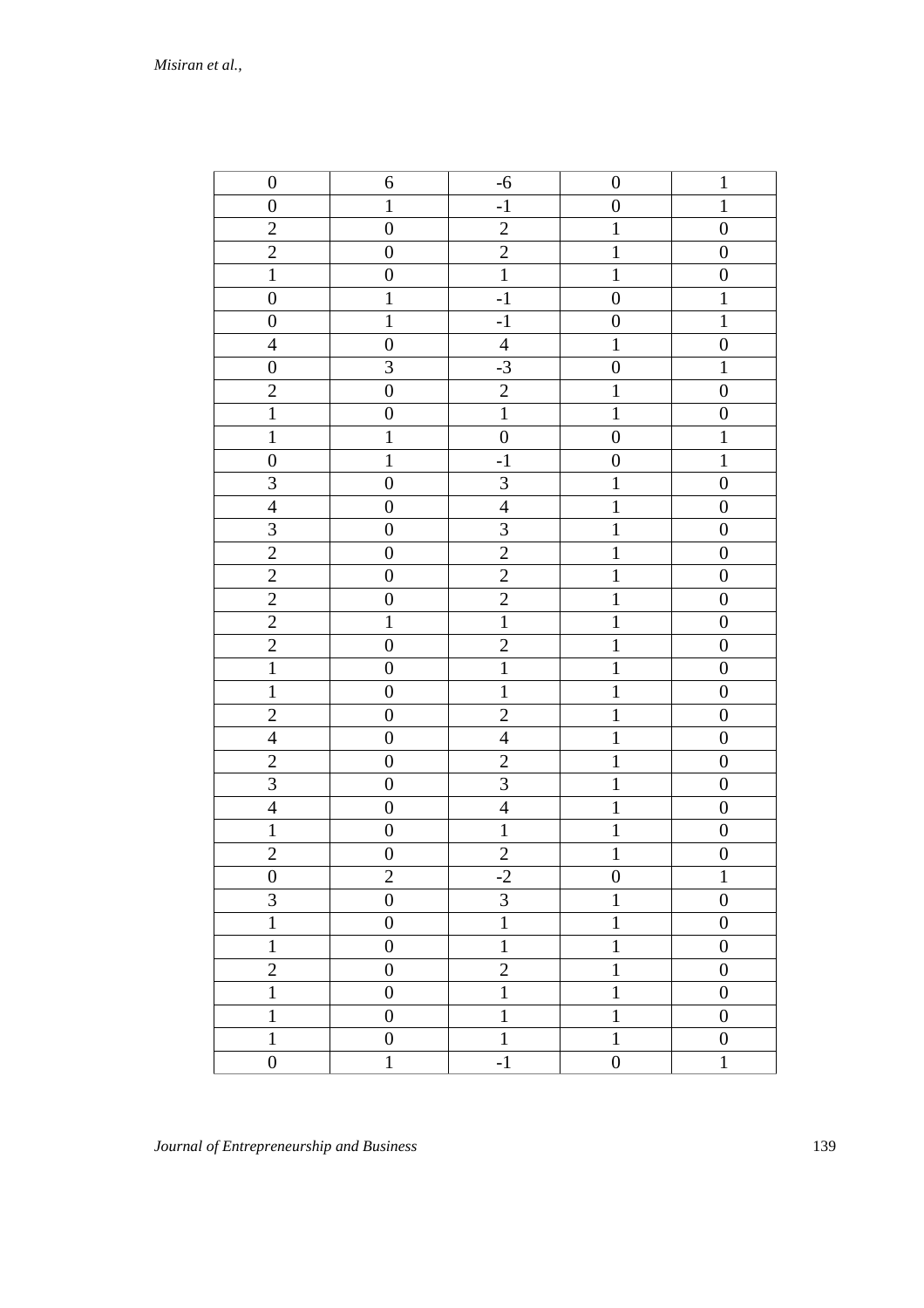Based on Table 6, the 20000mAh Pineng 100% Original Powerbank product had 37 positive comments and 21 negative comments overall. The fraud detection graph presented in Figure 9 was completed to determine whether it is a money fraud product.



**Figure 9.** The Fraud Detection Graph of 20000mAh Pineng 100% Original Powerbank

In Figure 9, point (37,21) lies outside the feasible region, thus proving that the 20000mAh Pineng 100% Original Powerbank is a money fraud product. Consequently, buying this specific Shopee product is not advisable.

Notably, Sony Headset Wired Gaming Headphone and 20000mAh Pineng 100% Original Powerbank products were sold by the same seller B. The latter was revealed as a money fraud product. Therefore, there is a significant possibility that the Sony Headset Wired Gaming Headphone is also a money fraud product.

It is vital to note that assessing the authenticity of Shopee products should be based on its reviews and the seller. Having a strong trust in the seller is paramount when buying a particular product on Shopee. Hence, it is not recommended to purchase from a seller that has been identified as a potential scammer. E-commerce platforms can benefit from this early detection mechanism by conducting regular screenings on their product offerings to eliminate scammers from the platforms. This exercise will improve acceptance and trust among users (buyers and genuine sellers alike), thus sustaining their business model in the future.

This study explored the quantitative measurement on fraud detection constructed using linear programming analysis towards otherwise qualitative assessment (sentiment analysis) obtained from the reviews observation on the Shopee platform. Furthermore, the analysis was backed by visualisation to improve understanding of the feasible fraudulent activity for each product. The ability to provide measures for this sentiment study using simple and easy-to-use free software should help other entities use this method more effectively while being cost-effective.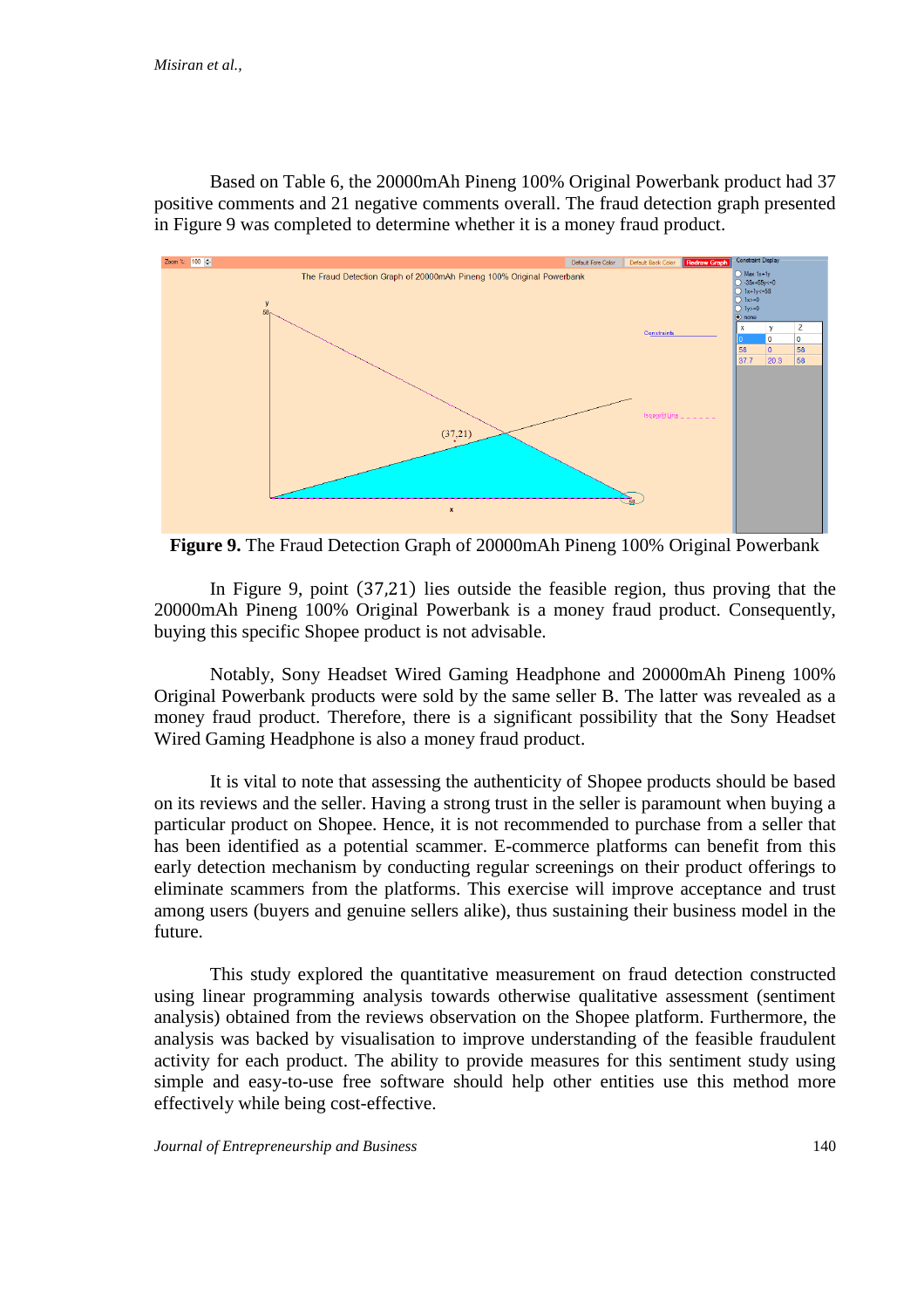# **4. Conclusion**

This study presented the mechanism of early detection for money fraudulent activities on Shopee products by a model supported by sentiment analysis. The polarity of customers' reviews on selected Shopee products was analysed.

Based on the findings, Seller A's M3 Smart Health Watch was concluded as a good product. In contrast, the Sony Headset Wired Gaming Headphone and 20000mAh Pineng 100% Original Powerbank by Seller B were identified as money fraud products. Notably, the fraud detection graph for Sony Headset Wired Gaming Headphone suggested no indicator for money fraud activity. Nevertheless, buyers are recommended to be cautious when buying this product from Seller B as this seller included other money fraud products in their shop, such as the 20000mAh Pineng 100% Original Powerbank.

The online marketplace has a plethora of opportunities for many individuals. Despite that, money fraud cases are highly damaging and can make users lose trust in the online marketplace. Therefore, both sellers and customers will benefit from a proper use of the online marketplace. Taking necessary steps to detect any fraudulent activities and secure every user's safety are imperative. It has become extremely critical to take the required measures to detect and enforce fraud under strict laws.

Resultantly, this study developed an effective strategy to detect money fraud activities on Shopee. Future research can be conducted by implementing the same method to identify fraudulent activities on other online marketplaces. This detection mechanism can be improved by transforming its formulation into an easy-to-use system that is quicker and more accessible for e-commerce platforms. Furthermore, future research can use this system as an in-house cleaning exercise conducted at regular intervals. Once this exercise is in place, a safer environment on the e-commerce platform can be fostered, with only genuine sellers and buyers taking part in a sustainable and trustworthy environment. Automation of this inhouse cleaning exercise can significantly improve the perception and acceptance of the ecommerce platform among individuals, attracting more global participation.

# **Acknowledgement**

The authors would like to thank Universiti Utara Malaysia for its support in completing this research. We would also like to thank the Research and Innovation Management Centre for facilitating the management of this research work.

# **References**

Caldeira, E., Brandao, G., & Pereira, A. C. (2014). Fraud Analysis and Prevention in e-Commerce Transactions. 2014 9th Latin American Web Congress.

Chowdhury, S. M. Mazharul Hoque & Ghosh, Priyanka & Hossain, Syed & Abujar, Sheikh & Afrin, Most. (2017). Analyzing Sentimental State of Any Text Data Using Lexical Analysis and Naive Bayes Algorithm Based on Twitter Data. *1st International Conference on Emerging Technologies in Data Mining and Information Security*.